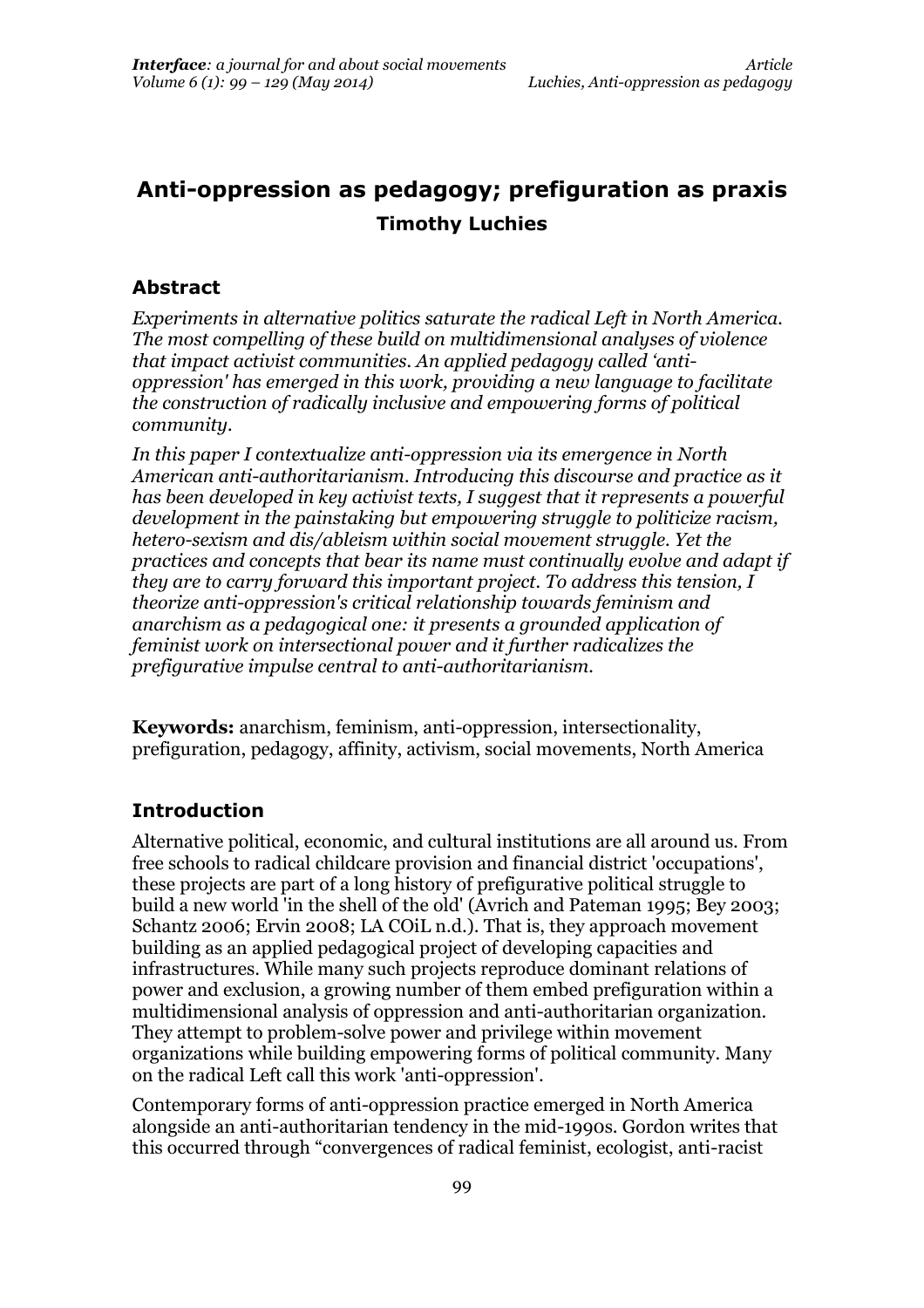and queer struggles, which finally fused in the late 1990s through the global wave of protest against the policies and institutions of neoliberal globalization" (2008, 32; see also Dixon 2013). Similarly, both the new social movements of the 1960's and "'older' traditions of marxist and anarchist socialism" form the roots of what I will refer to as anarchistic movements (Day 2005, 4; see also Foucault 1982, 780). These movements consist of a wide range of broadly antiauthoritarian radicals who are actively renovating theories of oppression and resistance traditionally associated with the 'old' and 'new' Left. The editors of *Upping the Anti* conceptualize this process as an interweaving of three critical tendencies: "anti-capitalism, anti-oppression, and anti-imperialism" (Conway et al. 2006, 7-11).

Such an intentional interweaving of resistances is significant because it transforms the composition and trajectory of social justice struggle. Pushing beyond liberal and socialist political theory, it suggests that creation (of alternative ways of being) and destruction (of the oppressive and exploitative status quo) are implied within each other. And it explicitly connects revitalized pedagogies of communal reflexivity and empowerment with their work to radically transform society. Activists' cross-pollination of this theoretical and practical work produced a network of novel social movements that gained international recognition as they agitated against the violence of neoliberalism at the turn of the 21st century (Graeber 2009; Maeckelbergh 2011; Notes 2003). The mass convergences of the alter-globalization movement in North America were produced by innovative networks of grassroots activists drawing on repertoires of anti-authoritarian and new social movement practice. Their fusion of community organizing and large scale demonstrations were pivotal to the consolidation of an identifiable anarchistic politics. They were also the site of emerging exchanges in North America concerning activist anti-oppression (Bevington and Dixon 2005, 195; Gelderloos 2010; Martinez 2002; Starr 2004; Thompson 2010).

With this in mind, I propose that anarchistic engagements with anti-oppression – whatever their limitations – constitute a pedagogical project of movement knowledge and practice. Evolving alongside negotiations of power and privilege throughout the Left, anarchistic forms of anti-oppression draw broadly from anti-colonial, anti-racist, radical dis/ability, feminist, and queer organizing. Distinct pedagogical effects are evident in activists' collective work to identify both how oppression is reproduced at personal, communal and systemic levels and how to interrupt this process. Anti-oppression functions in these exchanges as a collective project of teaching and learning in which different practical experiments in interrupting (raced, classed, cis-gendered, able-bodied, heteronormative) domination are studied and learned from.

As a shared analytical and practical project, the radical potential of antioppression is lost when it is reduced to singular or static responses to power and privilege. Indeed particular routinized concepts and practices attributed to antioppression are increasingly facing criticism from within anti-authoritarian circles for reifying particular forms of oppression and resistance. As evident in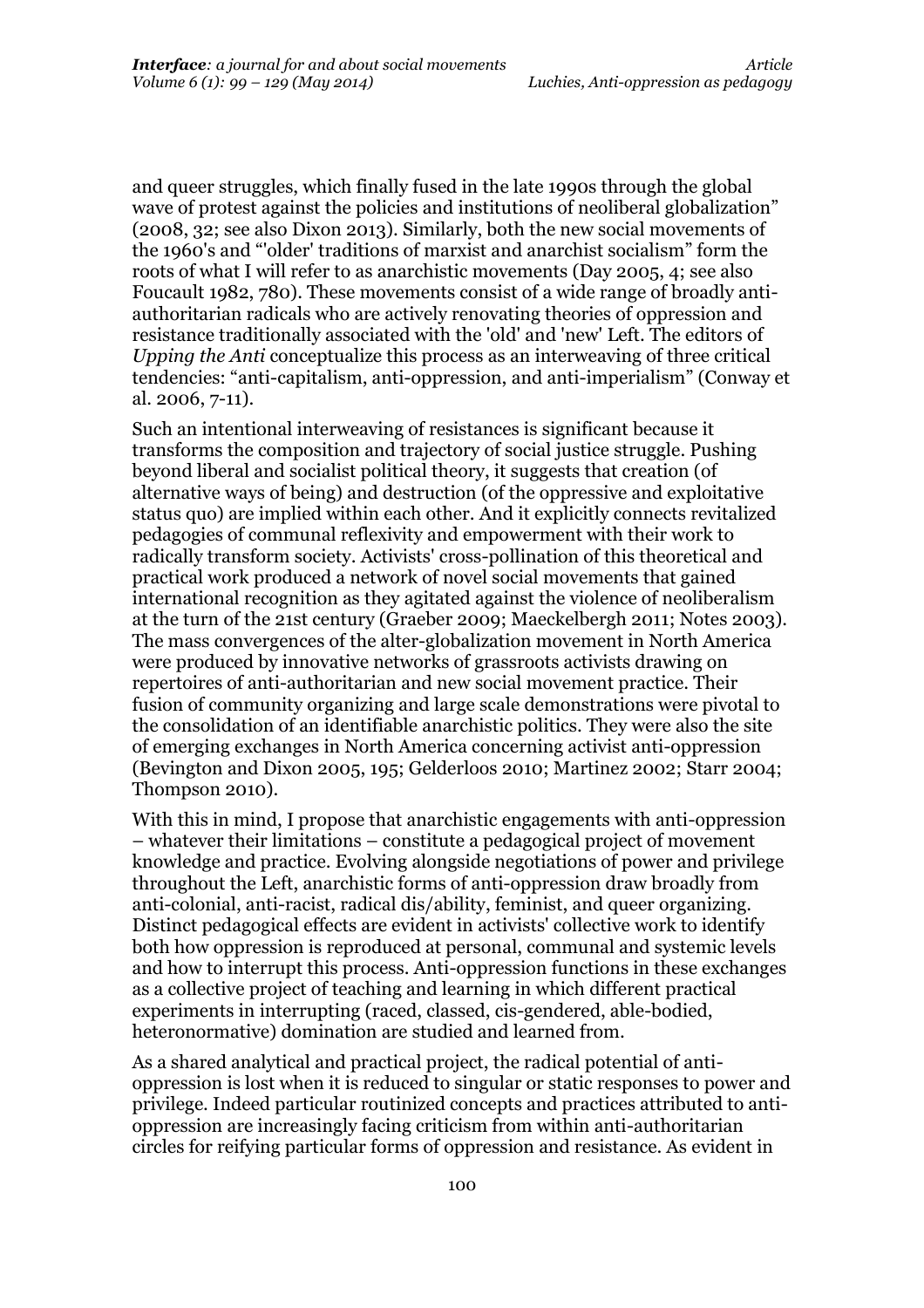projects like Colours of Resistance, critical interventions of this sort have fed broader struggles around how to 'do' anti-oppression, and are vital to the continued power of this work (Smith 2006; Fellows & Razack 1997). In ideal cases, this process promises to fundamentally reorganize movement dynamics as activists challenge normalized accounts of alternative and autonomous community with feminist, anti-racist, queer, anti-colonial, anti-capitalist and radical dis/ability analysis. By conceptualizing this process as pedagogical, both anti-oppression's particular relationship to intersectionality and its broader prefigurative potential become apparent.

As shown in different contexts by O'Brien (n.d.), Srivastava (2006), and Millar (2008), anti-oppression is conditioned and constrained by the organizational and ideological environments in which it is embedded. Practices associated with anti-oppression are always partial, and without careful analysis of immediate and broader contexts of struggle they can replicate and reinforce existing power relations. Anti-oppression workshops for example, are a primary method of teaching and learning about interlocking systems of power on the Left, though their effectiveness in radicalizing individuals and movements is doubtful (Jones n.d.; O'Brien n.d.; Srivastava 2006). As such, there is a problematic relationship between what I will call anti-oppression as a logic of struggle and antioppression as a collection of practices. By clarifying this relationship, we – that is, those interested and implicated in anti-oppression or anarchistic politics – can begin to assess how articulations of anti-oppression become normalized and stale, and explore other methods of bringing anti-racist, feminist, dis/ability, and anti-capitalist politics into anarchistic organizing.

Activist knowledge networks, including archives like zinelibrary.info or anarchalibrary.blogspot.ca, are saturated with critiques of how anti-oppression is practiced. These interventions, presented through biographies, movement histories, action critiques, and manuals, can help us to trace how the radical work of anti-oppression has been derailed and disavowed. Some writers have attempted to distill lessons from such work and re-/present them in a manner digestible for immediate activist use (see Crass 2013, 143-8, 267-83; Khan et al. 2006, Starr 2004). This paper begins from a different sort of approach, one which attempts to clarify the problem we are facing in anti-oppression work by posing it in a more difficult and hopefully more compelling manner than it has been previously expressed (Foucault 2000).

The problem is not simply to disseminate anti-oppression practice within anarchistic movements. Instead, it involves questioning how we actually define and categorize anti-oppression work, and meditating on what sort of transformation is required of anarchistic movements if we are to invest them with a logic of anti-oppression. To begin to address these two questions, I reframe anti-oppression as a logic of struggle, more specifically as a pedagogical project, in order to bring its collective and cumulative operation into view. This shift in perspective reveals networking as an often neglected condition for effective anti-oppression practice. It also provides some insight into how we might use the idea of prefiguration to further integrate an intersectional politics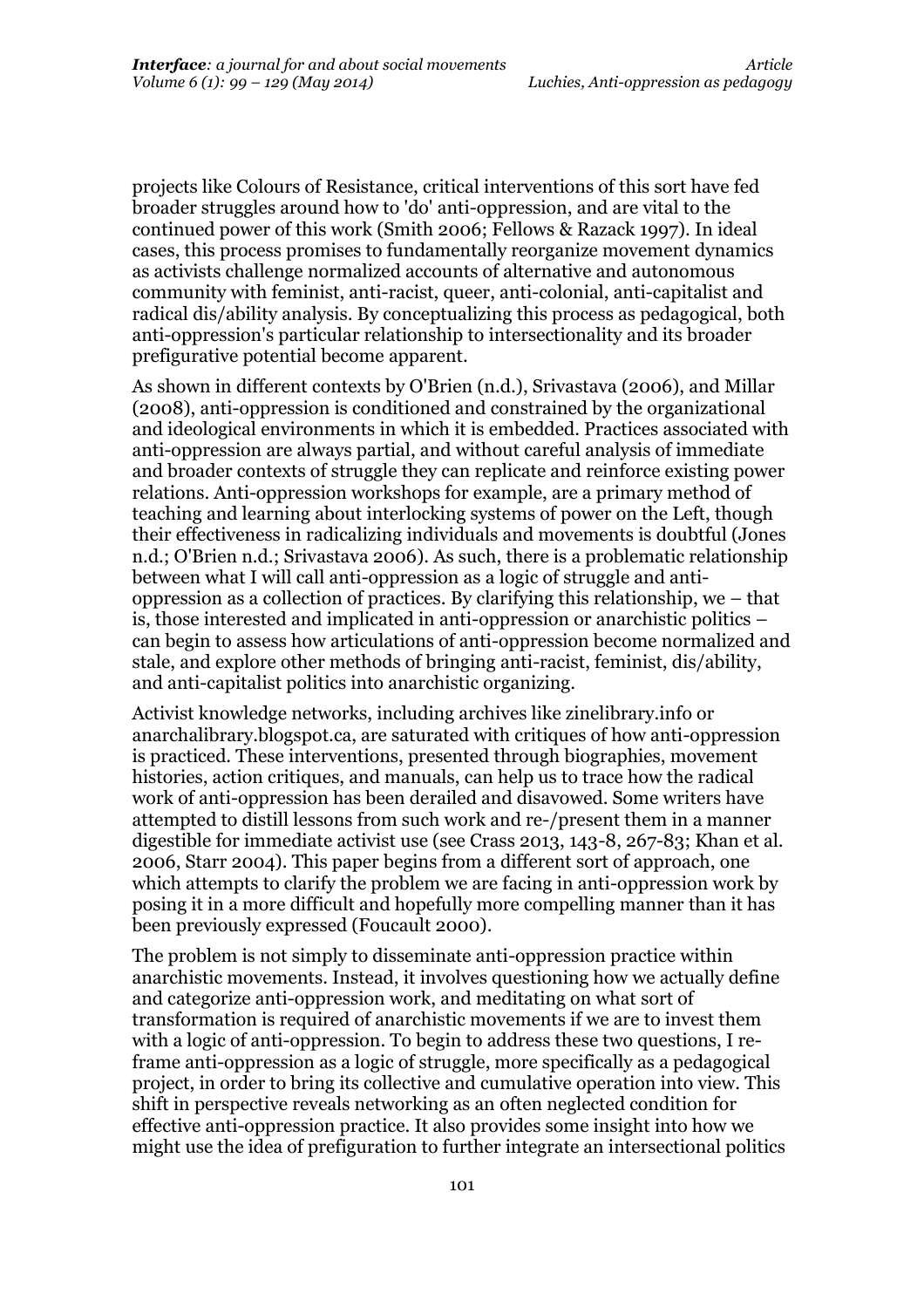into anarchistic movements.

Drawing from key activist texts, I show how anarchistic engagements with antioppression represent a powerful development in the painstaking but empowering struggle to politicize class, racism, hetero-sexism and dis/ableism within social movement organizations. I also show how the pedagogical process by which anti-oppression is applied and contested might push anarchism towards an intersectionalized praxis of 'prefiguration'. It strengthens feminist applications of intersectional privilege and oppression, and thereby accentuates the anti-authoritarian impulse central to anarchistic thought. In the first section of this paper I sketch the contours of 'anti-oppression' pedagogy in relation to its precedents and to complimentary academic applications of intersectionality. I situate the pedagogy of anti-oppression more fully in the second section of this paper through an examination of how it challenges accepted frameworks of anarchistic politics.

## **Anti-oppression and intersectionality**

With roots in anti-nuclear, civil rights, and radical feminist movements, antioppression draws from multiple resistance discourses to reinvent social movement praxis. While academic work has only tangentially engaged with this grassroots project, activist writing and workshopping has facilitated the development and spread of anti-oppression principles and practices throughout the Left. Activists – anarchist, anti-racist, feminist, dis/ability, queer and indigenous – have produced a range of tools to problem-solve privilege and oppression within social movements. Examples of such tools include sexual assault survivor support networks and accountability processes, participatory meeting facilitation, workshops and skillshares, reading and action groups, open letters and call-outs, concept and language guides, blogs, archives and distros, mission statements, and direct action interventions.

Each of these can be useful for building more inclusive and effective organizing practice. But when they are relied on too heavily, practiced in isolation, or become unquestionable as methods to work through particular forms of power and violence, they actually reproduce oppression in a variety of ways. Taking the model of anti-racist workshopping again as our example, it becomes problematic when leaned on as the primary means of working through white supremacy, when it is separated from engagement in multi-racial coalition and anti-racist action, and when critiques of its methods or function are avoided or ignored (see O'Brien n.d.; Crass 2013, 257; Jones n.d.). Uncritical routinization of such practices can produce a sense of stability and either despair or accomplishment that deters the ongoing creation and critique of antioppression tools. The pedagogic networking of anti-oppression across movements and tactics is integral to its ongoing relevance to collective liberation struggle.

In this way, anti-oppression is a political project more often understood as developing practice than theory, yet a project embedded in rich theoretical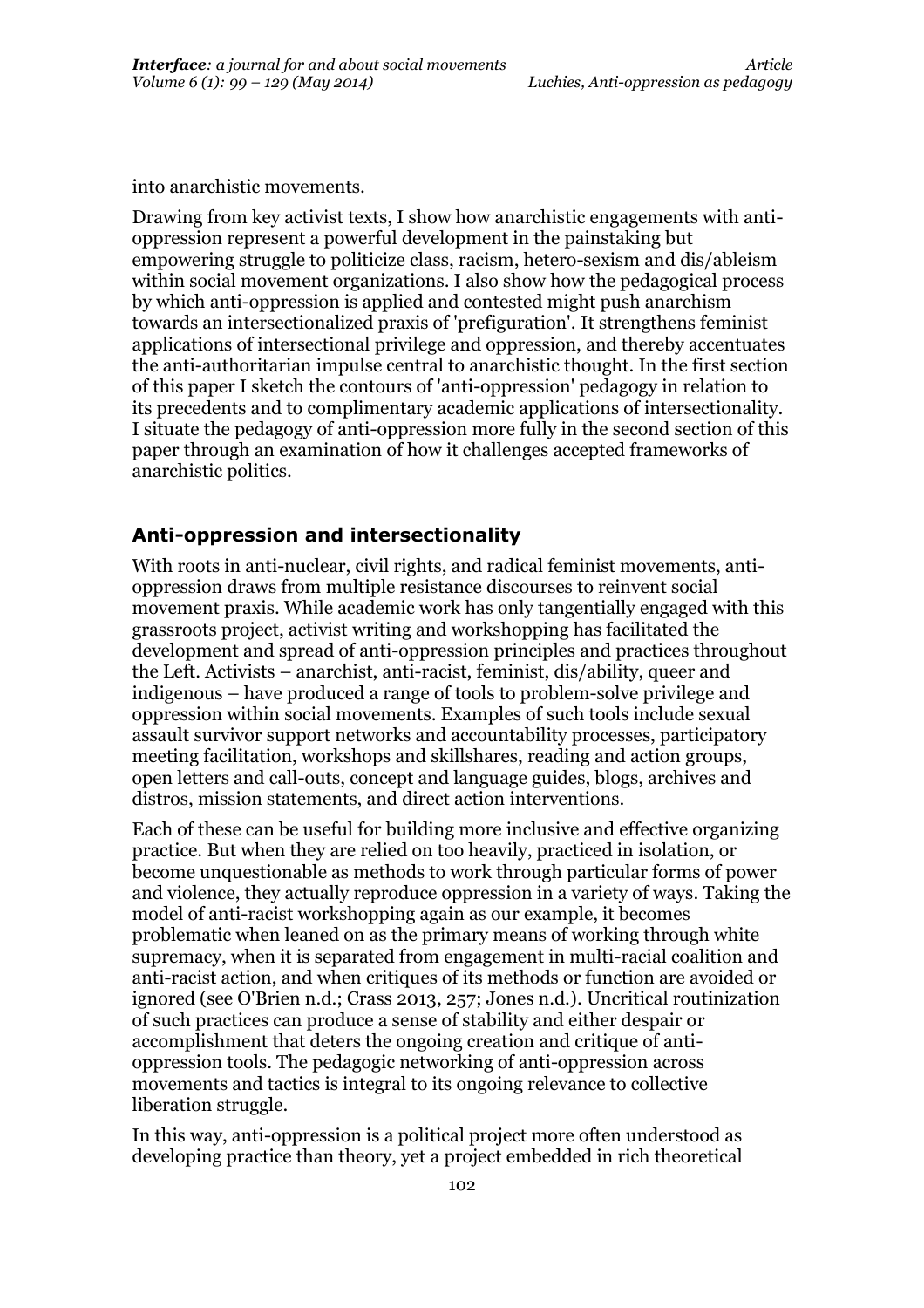terrain. This will become clear as we situate it alongside complimentary social movement research and the framework of intersectionality. Academic work documenting and problem-solving oppression within social movements both compliments and contrasts with its grassroots relative. Despite their overlaps in content, anarchistic anti-oppression is best theorized separately as a grassroots pedagogy and a forum for experiments in interrupting oppressive power relationships.

Some of the most powerful and relevant academic precedents for theorizing anti-oppression come from anti-racist feminist research in social movement and community organizations. Deeply critical of conventional social science, these scholars employ theoretical frameworks informed by intersectionality to produce critiques of how domination inflected by race, class, gender and sexuality impacts movement settings. Importantly, while this work is written and published from the academy, Ward (2004) reminds us that intersectionality emerged as grassroots feminist and anti-racist critique from the margins of civil rights and feminist struggle. And that for many of these scholars, strengthening social justice struggle is the focus of their critical work. Anti-racist and feminist researchers are doing invaluable work to excavate the silences in mainstream social movement theory and fuse academic and activist resources toward antioppressive ends.

Yet the affinities between such scholarship and grassroots anti-oppression should not obscure the primary pedagogical work of naming and responding to oppressive dynamics within activist spaces. This has never been primarily an academic pursuit. Rather, a vast body of analysis and practice has emerged from and intervened into activist spaces often complementary to academic analyses of intersectionality. Such work can be traced back even before Collins' (2000) and Crenshaw's (1989) seminal analytical works introduced the language of intersectional and interlocking oppressions to Black feminist theory and legal critique. While their work solidified this framework in feminist and anti-racist discourse, intersectionality was already a vital component of grassroots struggles against racism and sexism. This is expressed clearly in the Combahee River Collective's Black Feminist Statement (1977). A collective articulation of personal and political struggles against racism, hetero-sexism and economic exploitation (Combahee 1977, s2), it is perhaps the most widely reproduced example of anti-oppression writing emerging from and addressed to grassroots practice.

Activists within anarchistic networks draw from similar experiences and analysis in hopes of building transformative organizing practice. The parallel academic literature does something different. What it provides most consistently are reasons why a networked and pedagogical approach to antioppression is vital to its continued relevance and effectiveness. It does so through incisive analysis of how oppression impacts movement-building and is systematized through broad social and political institutions.

Jennifer Correa (2010) models such an analysis, combining an intensive critique of mainstream social movement research with an intersectional study of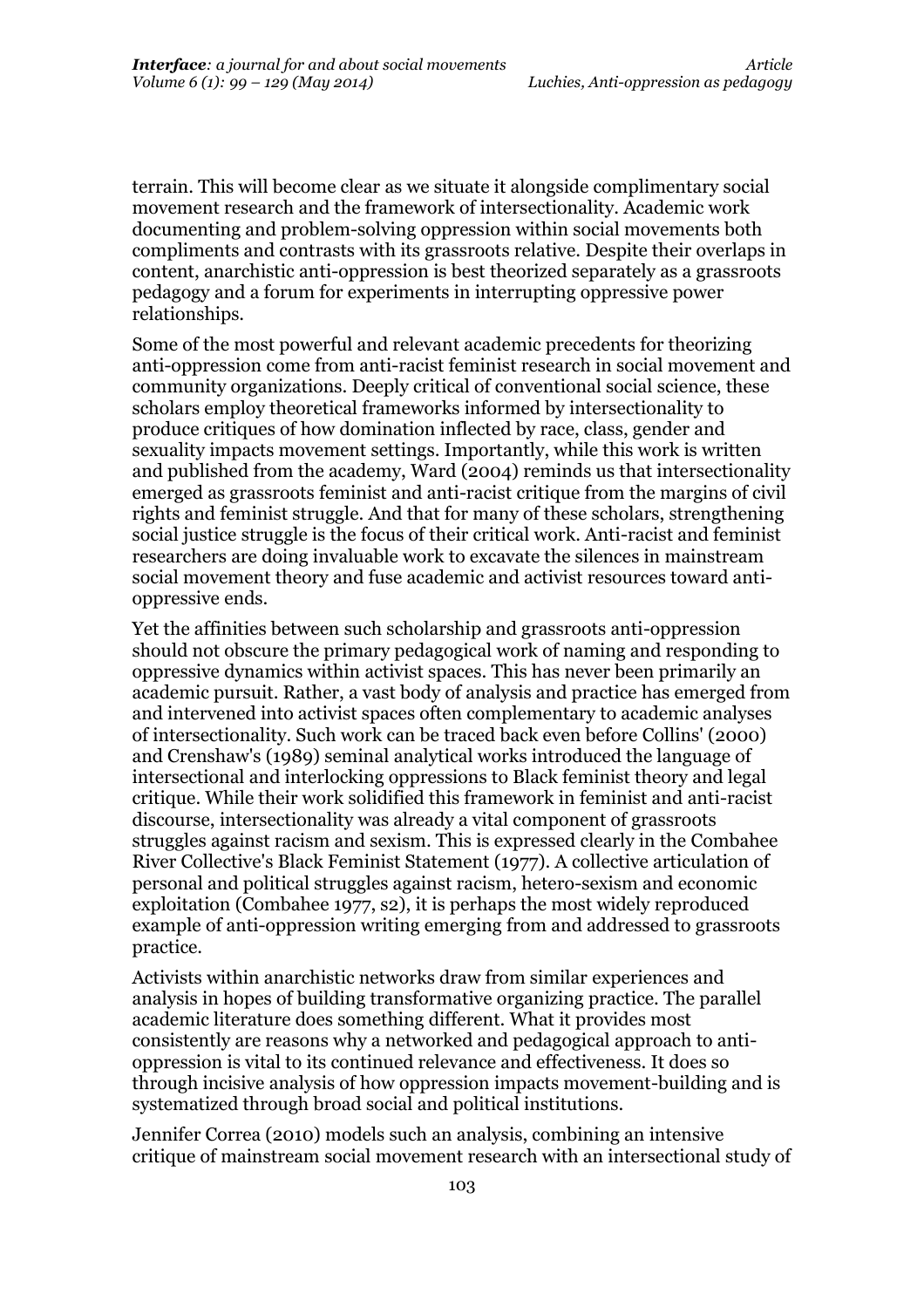state sanctioned repression and systemic social and economic violence. Drawing on the history of the Brown Berets, she shows how situated processes of oppression experienced at community and interpersonal scales are often submerged in broad discussions of context or 'political opportunity' (Correa 2010, 84–5). Understanding and responding to systemic violence in the course of our activism and research is only possible if we are attuned to the situated movement knowledge produced across the radical Left. When we fail to confront the materiality of White supremacy, settler-colonialism, heteropatriarchy, dis/ableism and capitalism, we fail to address some of the most powerful institutions structuring social movement action.

And because these institutions directly impact participation and internal dynamics in our movements, failure to address them undercuts our potential to create effective strategies of resistance. Gender regimes influence not only activists' capacities to adopt different organizational forms, but the risks they face in doing so (Zemlinskaya 2010; for a class-focused analysis, see Piven and Cloward 1979; regarding race, see Ostrander 1999; on sexuality, see Ward 2004). This is undoubtedly related to the ways in which multiple and conflicting critiques of power and privilege have emerged from resistance at different intersections of race, class and gender (Poster 1995; see also Breines 2006). Poster (1995) shows how feminist activists' incomplete experiences of and perspectives on oppression and exploitation can delimit movements' organizational goals and structures.

Similar dynamics are evident in Morgensen's (2011) interrogation of the cultural and historical grounding of queer settler counterculture, and in particular the Radical Faeries. Situating their repertoires of neo-paganism and homesteading community within the settler colonial erasure of indigenous peoples and histories, he shows how renewed anti-colonial accountability and alliance are integral to building alternative political futures (Morgensen 2011, 125). Without accountable and networked engagement across interlocking forms of domination, ignorance adhering to privilege distorts movement-building work. It reproduces oppressive and power-laden relationships within and between activist communities, and prevents opportunities for collective and transformative action.

This has been documented time and again by historians of anti-poverty activism (Piven and Cloward 1979), feminism, anti-racism and anti-colonialism (Breines 2006; Davis 1983; Smith 2005), and anarchism (Crass 2013; Ferguson 2011; Olson 2009). These authors suggest that submerged and marginalized histories of resistance (not always recognized by the largely White, middle-class Left) are an important resource to begin re-learning how to build coalition and affinitybased struggle. They also suggest the importance of troubling common-sense understandings of social movement strategy and organization. Their work shows that when our organizational practices become rigid – when we stop learning from each other – our capacity to struggle against multiple oppressions is compromised. Acknowledging the historical and continued consequences of unaddressed domination to our movements is a vital task for anti-oppression.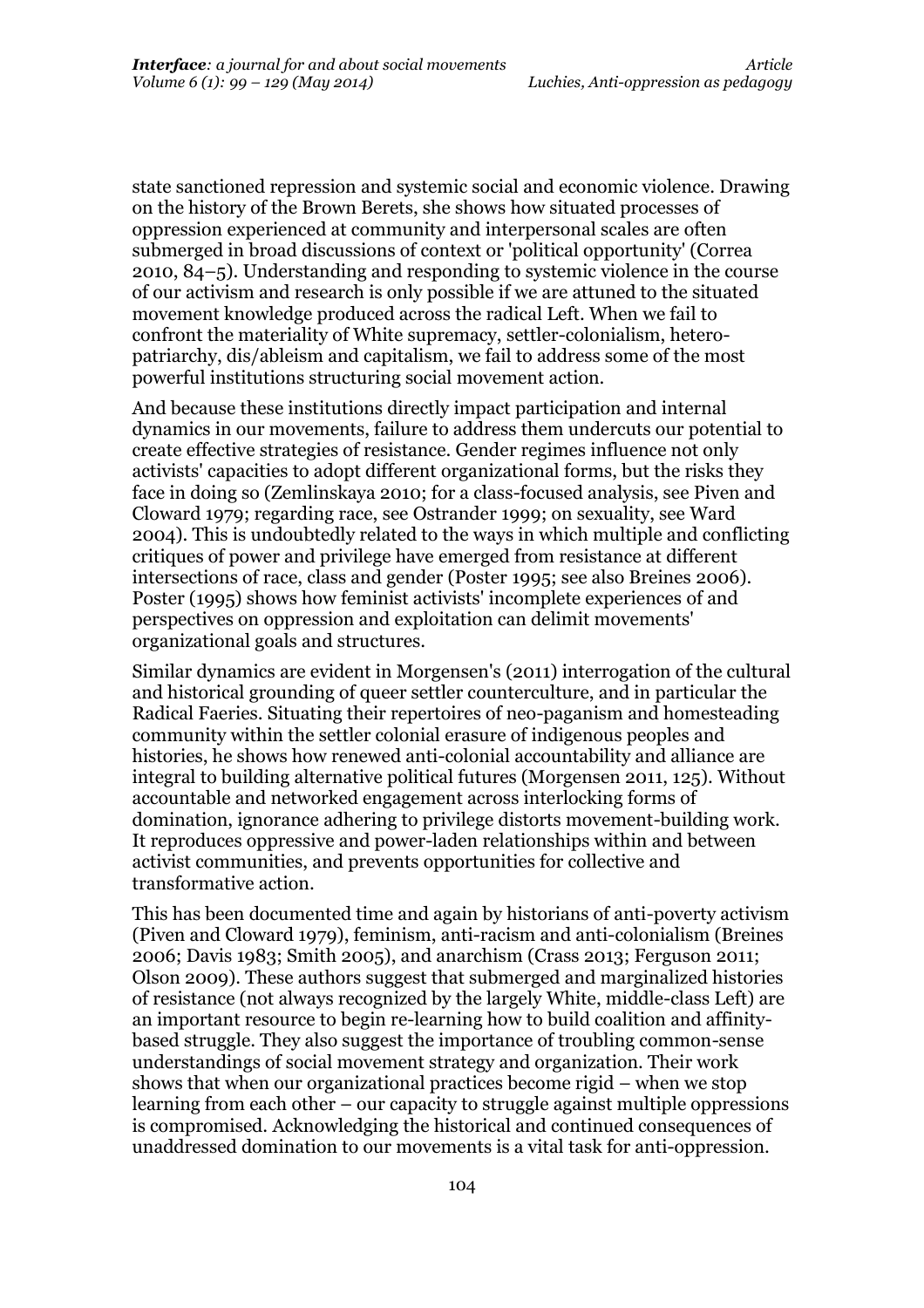Equally important for the White and settler-dominated Left is engaging with emerging networks of analysis and practice that are proliferating and problemsolving tactics for responding to such domination. Such steps are crucial to transforming anarchistic politics, which claims a structure notable for both its networked activisms and its counter-cultures of self-imposed isolation, and claims active opposition to all forms of hierarchy while saturated with dis/ableism and White and cis-Male supremacy. Like much of the Left in North America, anarchistic analysis and organizing suffer from the inertia of over a century of theoretical and movement-building work insulated from resistance as articulated by colonized and oppressed peoples (Shannon and Rogue n.d.).

To get a more nuanced understanding of this inertia, we need to examine how the mechanics of our activism and organizing are intimately tied to regimes of racism, settler-colonialism, hetero-patriarchy, dis/ableism and capitalism. Ostrander (1999) takes us about as close as we can go in social movement scholarship to anti-oppression, and thus illustrates the limitations of such research for internal social movement processes. She uses intersectionality to examine how challenges faced by a Community Fund were raced and gendered: the marginalizing effects of consensus decision making, divisions of labour and responsibility, and perennial conflicts around structural reform. She also clarifies their importance: "organizational transformation toward a feminist and progressive vision is a process, a goal to be reached for, with its course perhaps best described as an ongoing and unstable project" (Ostrander 1999, 641). Ostrander provides us with a polished form of analytical work consonant with anarchistic anti-oppression, and so gestures to potential lines of intervention and collaboration for activists and academics. An important difference however, lies in where this intervention is taking place: outside of circulations of antioppression experience in activist networks. Just as Ostrander and others have adapted intersectional or interlocking analyses to identify, criticize and reflect on particular conflicts and developments within movement organizations, so too do many activists in their day-to-day anti-oppression work. But such work produces – to a greater or lesser extent – more direct pedagogical effects through participants' collective engagement in anti-oppression, and through its dissemination via bookfairs, workshops, and other social media.

The history of social movement struggle in North America is peppered with such interventions. At its best, this pedagogical work disturbs unspoken White, hetero, middle-class, settler/citizen and cisgendered norms within social justice organizing, and helps to clarify and present alternative and suppressed modes of political struggle. Building on historical and theoretical analysis, activists connected to anarchistic networks are attempting to expand the boundaries of the political to account for oppression in social justice struggle. Like the Combahee River Collective, recent work by Unsettling Minnesota, generationFIVE, INCITE!, Colours of Resistance and the Catalyst Project politicize and respond to the complex power dynamics faced by social movement organizations and networks. They too adapt an intersectional analysis of oppression to activist spaces to produce tools that empower and educate their communities. Activist projects such as these blur the boundaries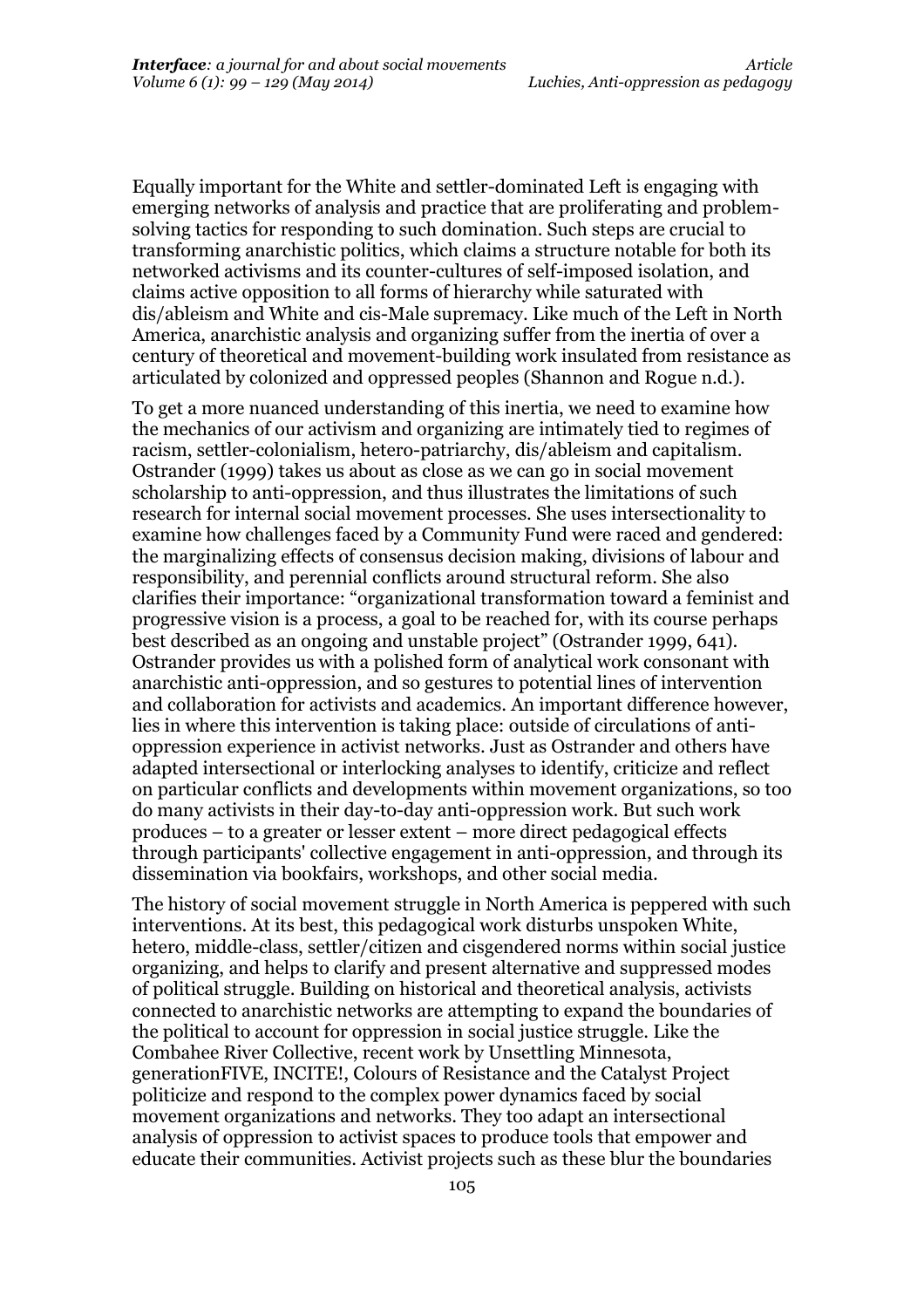between anti-oppression theory and practice, engaging their communities with insights drawn from feminist, anti-racist, queer, indigenous, dis/ability and anarchist struggle. Anti-authoritarians' renovation of organizing practices and reclamation of multiple histories of struggle has lent their work new potency for addressing internal hierarchies. Radicals from a range of backgrounds are now collectively innovating and implementing practical responses to marginalization and violence within movement organizations. It is this work, rarely represented in academic journals, but referenced in workshops and working groups, zines, web portals and other activist media that might, more meaningfully, be called 'anti-oppression'.

Anti-oppression usually refers to a cluster of tactics bent on identifying and eliminating violence within movement organizations, and building empowering forms of political community (see Khan et al. 2006; Love & Rage 2011; Collectif 2011). It frames these struggles as multidimensional (personal, relational, organizational) and progressive subversions of normalized White and cis-/male supremacy, dis/ableism, hetero-sexism, imperialism and capitalism. Antioppression entails a broad historical understanding of how these forms of domination operate at global and regional levels, and politicizes their infiltration into movement building (Crass 2002a; 2006).

As noted by scholars above, oppression and exploitation take many forms in social movement organizing. Anti-oppression practice similarly takes diverse shapes within anarchistic communities across North America. The pedagogical work of anti-oppression in anarchism is evident in unique interventions into every aspect of anti-authoritarian politics including decision making, organizational structure, division of labour, resource management, tactics, subcultural norms and security (see Walia 2006; Miriam & Ali n.d.; Threat n.d.). On interpersonal and networked scales, such interventions are integral to a grassroots process of "becoming aware and naming the mechanisms of power that are active at the points of junction of different systems of oppression, to better combat them" (Collectif 2011, 2). Anti-oppression therefore also entails pro-active development of norms and structures responsive to internal critique – a task that dovetails nicely with anarchistic notions of prefiguration, as we will explore below. The ebbs and flows of this critical and constructive process is visible in the development and spread of how-to manuals, narrative histories and critical reflections.

The proliferation of anti-oppression in these different forms within anarchistic politics is a product of evolving ideas about where and how oppression is re/produced and where and how it might be interrupted. Anti-oppression is not a stable or homogenous body of work, though there are practices that, through their adoption by influential training centres or coalitions, seem to render them unquestionable. Nor is anti-oppression drawn from a single theoretical framework for understanding inter/personal and systemic power dynamics, though this is a highly polarizing subject. Anarchistic anti-oppression theory and practice has been spurred on by multiple understandings of how oppression works, drawn from multiple histories of resistance. One shared characteristic is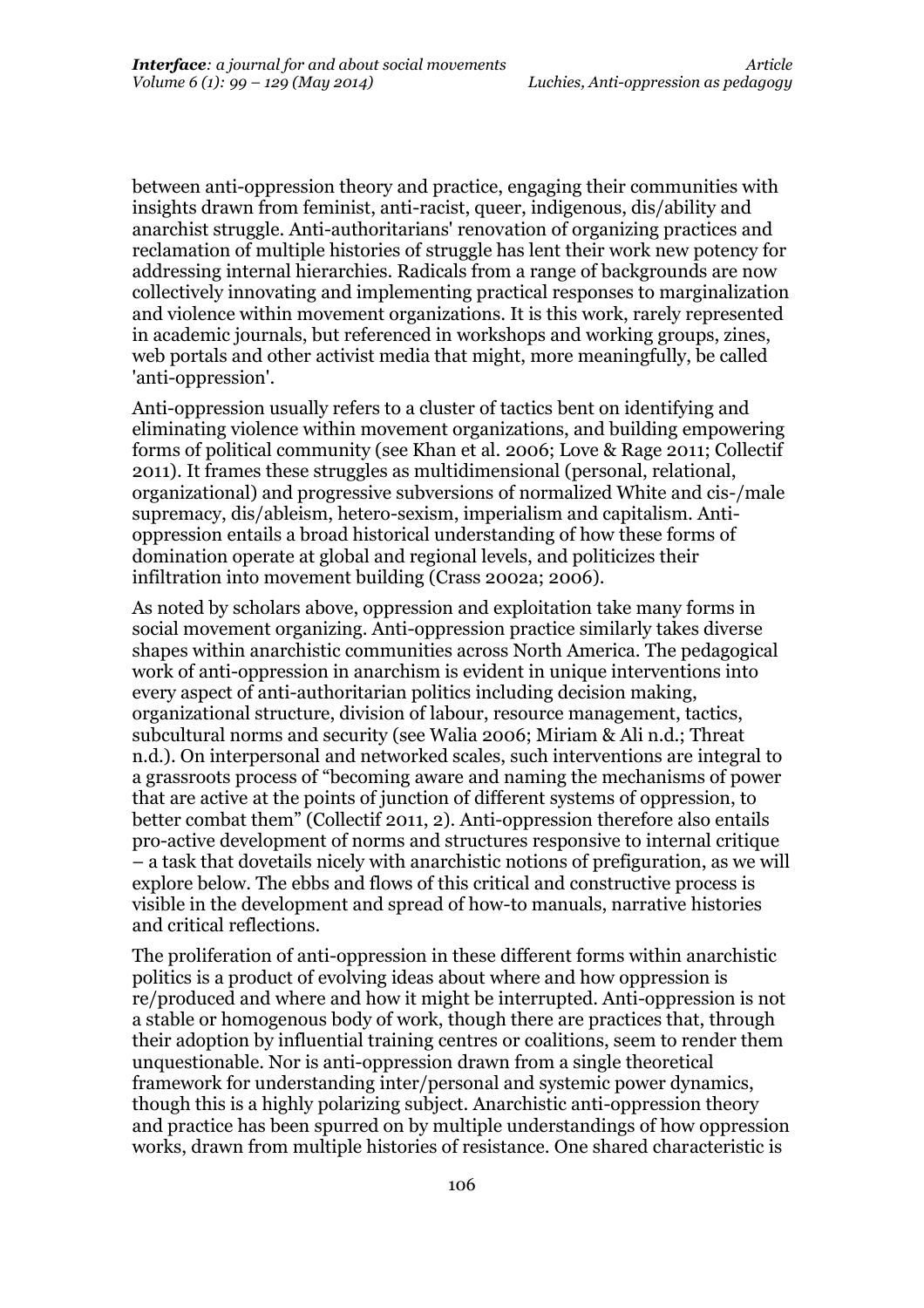how anti-oppression organizes these multiplicities through anti-racist feminist theories of interlocking or intersectional oppressions (see Davis 1983; Crenshaw 1989; Collins 2000; hooks 2000). These approaches to identification and oppression redefine it as multiple and intersecting, and a product of interdependent systems of domination, including imperialism, capitalism, White supremacy, heteronormativity and patriarchy. As such they provide a powerful rejoinder to powerful, yet over-simplified theories of state and class power that continue to drive movements on the Left.

Intersectionality is also useful for responding to clusters of privilege, including those adhering to white, middle-class and activist masculinities often problematized by anti-oppression activists (Said the Pot n.d.; Social Detox 2007; Crass 2002b; see Brittan 1989; Connell 2005). It encourages multiple resistances, positing "a definite distinction between that marginality which is imposed by oppressive structures and that marginality one chooses as site of resistance – as location of radical openness and possibility … continually formed in that segregated culture of opposition that is our critical response to domination" (hooks 1990, 153). This is an important facet of intersectionality – in its expanding work to expose the complexity of the particular 'matrix of domination' (Collins 2000, 227) operative in North America, it does not rule out struggles across the differences it reveals. It rather provides theoretical tools with which to do so more effectively (Collectif 2011; INCITE! 2005; see Smith 2006; Fellows & Razack 1997).

Concentrating on the intersectional basis for anti-oppression work can help us to attend to the varied ways anti-oppression has been operationalized and contested within anarchistic movements. Creative innovations and critical interventions into anti-oppression that dovetail with poststructuralist and queer theoretical work are increasingly important to how anti-oppression is developing on the radical Left. There have been a number of important interventions by activist/academics applying and expanding intersectionality and queer theory in particular to renovate anti-authoritarian politics. These adaptations include theoretical synthetical work (Ben-Moshe et al. 2009; Sheppard 2010; LA COiL n.d.; Shannon and Rogue n.d.), critiques of actions and organizational norms (Principle 1998; Hewitt-White 2001; Highleyman 2002; Martinez 2002; Nopper 2005; Walia 2006; Russell n.d.) and alternative building (Crass 2002b; Crass and Geoff 2002; INCITE! 2005; Gaarder 2009; Jeppesen 2010b).

While there is not space here to address the nuances of these interventions, they hold a number of commitments in common with other queer and poststuctural critique (see Butler 1990; Foucault 1990). In different places, and for different tactics, these authors openly contest problematic notions of autonomy and individualism historically embedded in anarchistic politics. These values are critiqued for their role in reproducing masculinist, dis/ableist, racist, Eurocentric and class-based subjectivities antithetical to collective liberation struggle. Moreover, while they problematize static and exclusive frameworks for categorizing and adjudicating identity, they also promote the kind of sustainable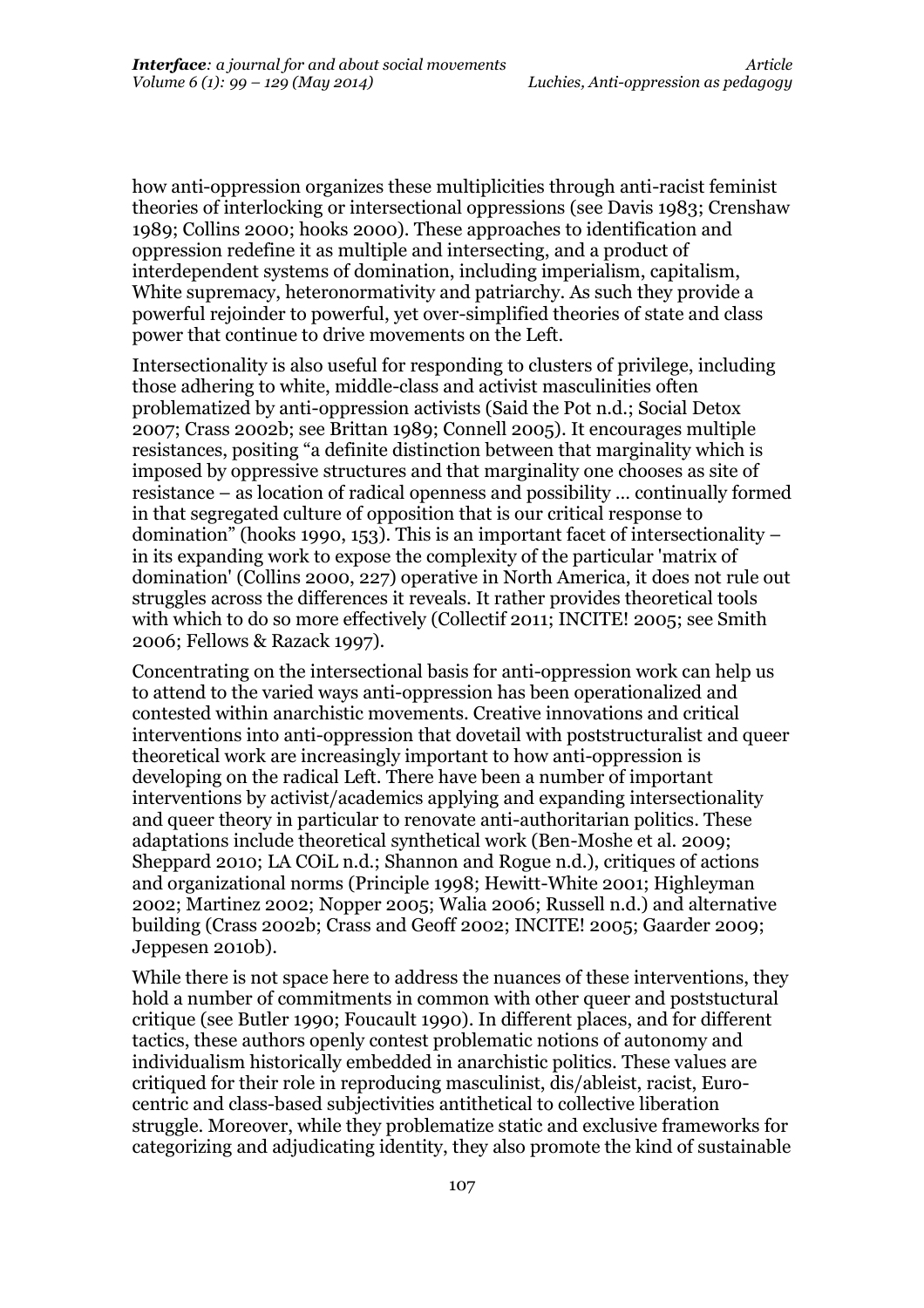communal accountability vital to building movements across privilege and oppression. Yet they accomplish this not so much through distanced theorybuilding, as through collective problem-solving around practical questions of accountability, decision-making, divisions of labour and tactics.

Anti-oppression as pedagogy encompasses critical work on all of these theoretical and practical problems, many of which may not seem directly relevant to the internal power dynamics of a movement. Even so, applications of anti-oppression critique are often met with resistance – including willful and aggressive defences of privilege and power. For example, one of the most contentious issues among anarchists concerned with alternative building is strategy. The classical anarchist understanding of revolutionary anti-state and anti-capitalist struggle leaves little space for more nuanced approaches to power, and often inhibits the difficult work of building critical knowledge around colonialism, racism, cis and hetero-sexism and dis/ableism. This preoccupation with the power of the state and capital often corresponds to activists' deferral of anti-oppression work as a distraction from the central programme of fomenting insurrection or building revolution (Dixon 2011; see Gelderloos 2010; Croatoan 2012). Likewise, certain anarchist and situationist notions of prefiguration obscure the consequences of self-imposed insularity. While the propagation of counter-culture lifestyles against White, bourgeois ways of being (punk, vegan, DIY) can be a powerful form of resistance, they are often reduced to political strategies of 'opting out' or removing oneself from relations of exploitation and hierarchy. This not only produces its own form of exclusivity, such strategies are actually counterproductive to building intersectional and effective resistance against domination (Martinez 2002; Ervin 2008; Alchemy 2009; Olson 2009).

While there is value in both revolutionary and prefigurative approaches to movement-building, and in many cases they have been transformed into conduits for anti-oppression work, each of them is also bound to Euro-centric, White and male-supremacist understandings of power and resistance. The first by subsuming all histories of oppression and resistance into a problematic framework of class, and the second by elevating the agency of a human subject beyond the reach of systemic and structural power. The most promising responses to this divide in anarchistic thought refuse the binary between inter/personal and mass organizing (Khan et al. 2006; Crimethinc 2013, 40–3). Informed by an intersectional analysis, they call for creative coalition-building attuned to the ways in which race, class, gender, ability and sexuality are interwoven with the power of the state, market, and culture.

Alongside strategy, the language of identification and oppression articulated in texts and workshops focusing on anti-oppression has also been a point of struggle in North America (O'Brien 2003; Gelderloos 2010; Shannon and Rogue n.d.). Anti-authoritarian theories of identity drawing from existentialist, postmodern, or queer theory sometimes function to obscure and dismiss the power dynamics revealed by intersectional critiques of activist practice. In the absence of a material analysis of how racialization or binary sex and gender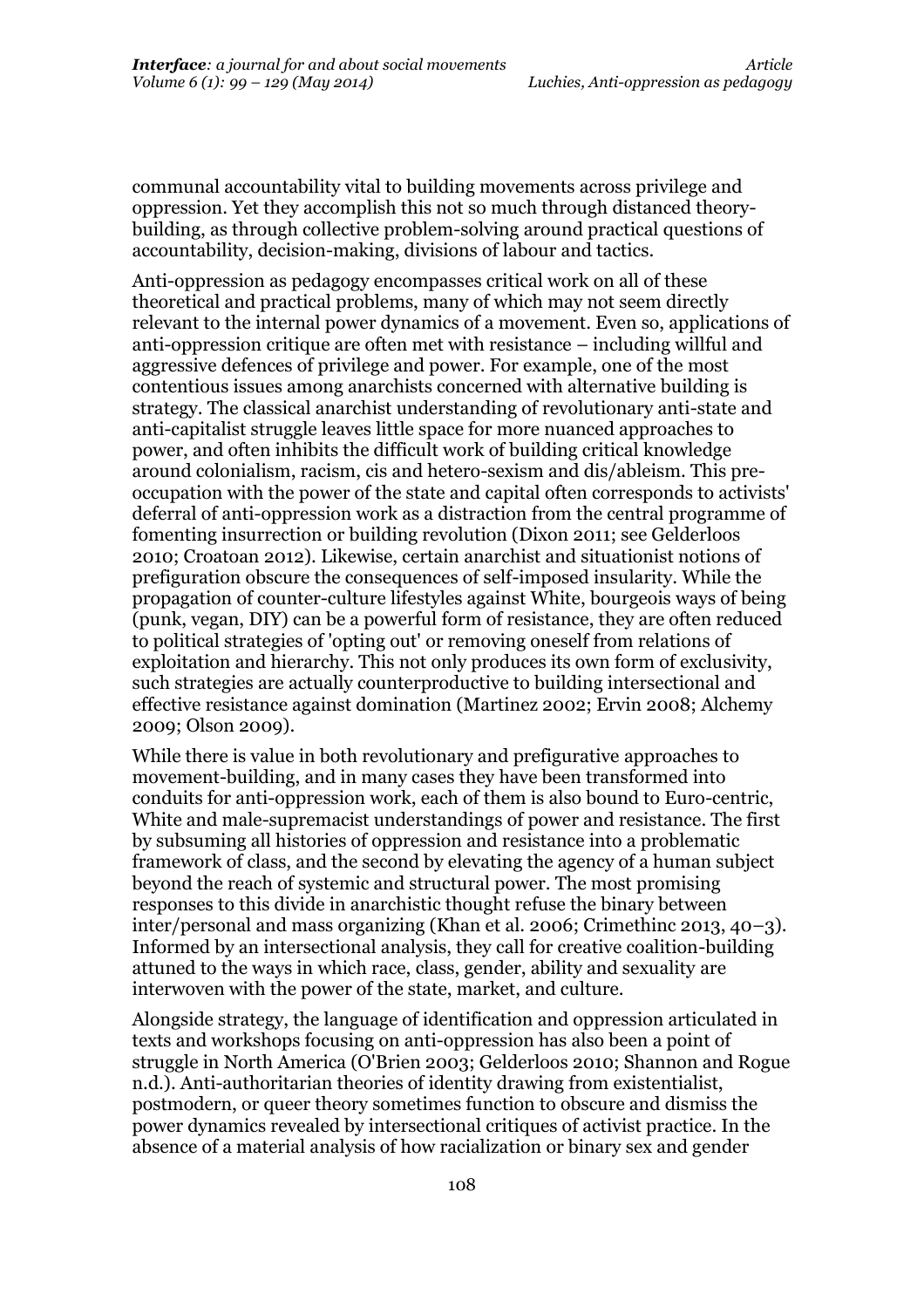regimes impact people's lives, drawing attention to the precarity of such processes is at best an intellectual exercise. Subversion and collective refusal to conform to the dictates of such regimes can be powerful, but not without understanding their limitations and the conditions for their possibility.

For example, a popular anarchistic theory, the 'Temporary Autonomous Zone', promises a postmodern subversion of bourgeois norms of respectability enforced by the state. But it is devoid of analysis of the other overlapping forms of power that affect this autonomy. Participation in this "revolutionary nomadism" (Bey 2003, 122) requires that one be both unattached – with no binding commitments to family, children, rent – and primarily interested in a form of psychological and cultural liberation with no likely impact on the material conditions of one's life. In contrast, non-white, non-cis/male inflections of similar tactics to construct spaces less dominated by White, cis- /male supremacist culture are condemned. One way is by denouncing it as 'identity politics', a pejorative term applied by the Left to a range of organizing methods and ontologies used by oppressed peoples that do not immediately fold them into White settler and cis-/male dominated movements (see Jarach 2004; Anonymous 2010). This kind of response further reduces any chance of productive collaboration across oppressions.

Other activists work with contemporary theories of identity to challenge received understandings of anti/oppression and to nuance and strengthen resistance against domination in activist spaces. Part of this work is articulating innovative intersectional concepts of identity, and – like Ang's identity blues (2000), Ahmed's notion of stickiness (2004a; 2004b), or Alcoff's provocative question ('Who's afraid of Identity politics', 2000) – recognize that identities are indeed fluid and constructed, but also violently and systemically mapped onto people by institutions and relations of power. This also entails acknowledging how these identities can be a locus of resistance. An important thread of anti-oppression pedagogy, such theoretical work has been most fully developed by activists confronting male supremacy and sexual violence on the Left (The Revolution 2008; INCITE! 2005; O'Brien 2003; Principle 1998).

Even so, anti-oppression practice is not 'performative' (Ahmed 2004a, para. 11; see also Srivastava and Francis 2006, 290), and therefore requires much more than discursive and/or theoretical intervention. The language associated with anti-oppressive visions of identity can actually function to obscure and restrict our analysis of power. Concepts of privilege and allyship, or 'fishbowl' exercises and race or gender-specific caucuses can be useful in some situations and counter-productive in others. We need to be realistic about the limited utility of the tools we have adopted to teach and learn about power and oppression. Many of them are based on simplified understandings of power, reproduce White and cis-/male centrism, or simply fail to really capture the messy reality of oppressions (Jones n.d.; Smith 2013; O'Brien n.d.). It is only through a framework of pedagogy, through sustained and self-critical networks of teaching and learning that we can address these limitations and move beyond them. Such networks can allow us to develop anti-oppression as a transformative project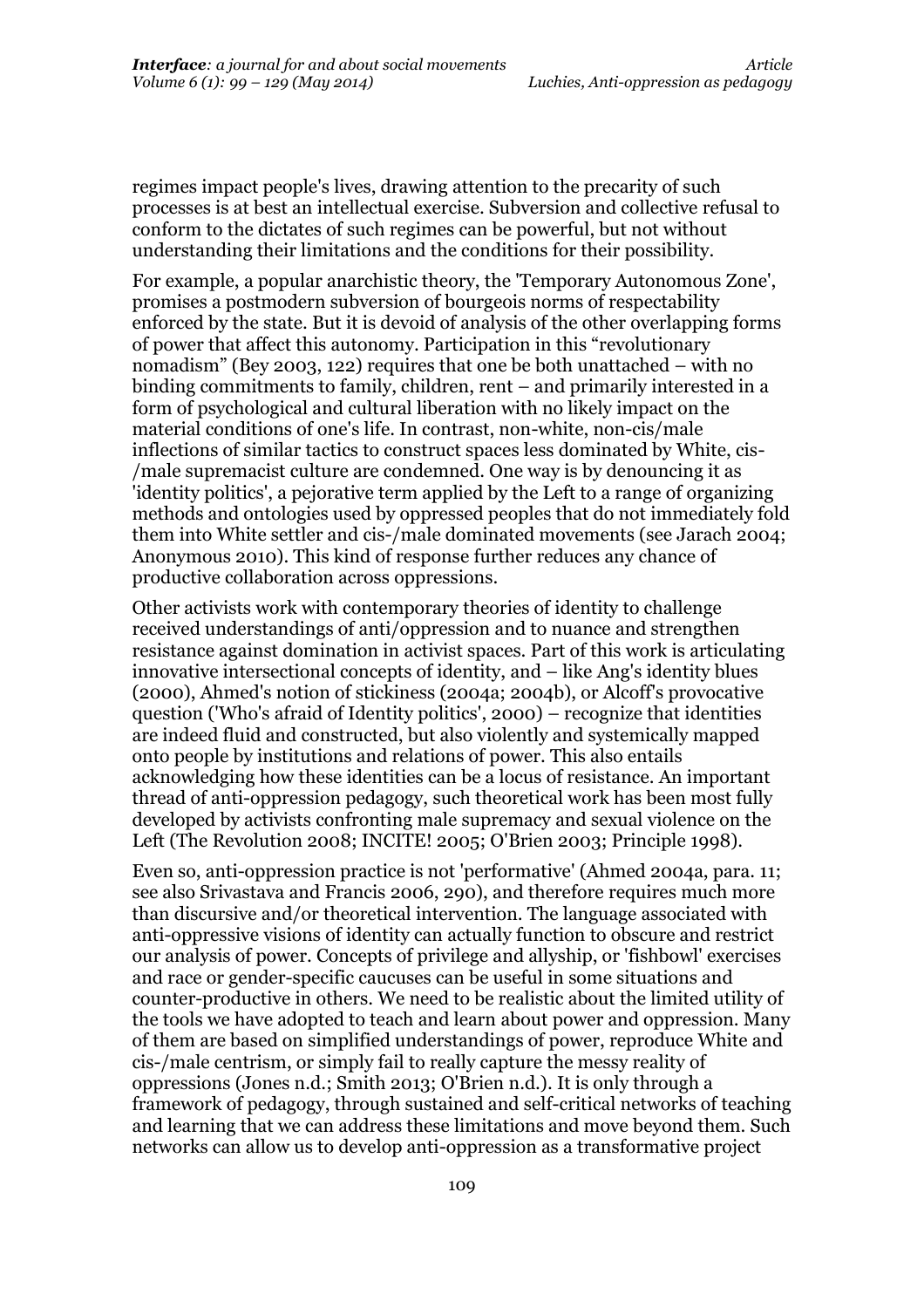that has relevance for all of anarchistic politics.

Implicit struggles around the discursive construction and the material consequences of power and privilege are ongoing in movement politics. They are part of a range of contestation evident in anarchistic writing on empowerment (Alchemy 2009; Gelderloos 2010; Ruby n.d. Anger; Tov n.d.), liberation (Crass and Geoff 2002; LA COiL n.d.; Clarke n.d.; O'Brien 2003), community (Nomous 2007; Aguilar et al. 2008; Ben-Moshe et al. 2009; Knoch n.d.), and accountability (Aguilar 2007; Anonymous, Celeste & Gorrion 2012; Crass 2006; Crimethinc 2013; Thomas n.d.). Like the cases discussed above, the different content packed into these concepts functions to erase or engage a political analysis of gender, class, race, sexuality and ability. When these ideas are informed by an intersectional analysis of power, they can be transformed to account for the particular requirements of collective liberation struggles in different places and by different peoples. When a term like accountability or community is developed or applied without taking this particularity into account, it lacks the analytical content required to be realized in any substantive way, and likely perpetuates or reinforces normalized relations of power and oppression. The next section will explore this more fully through anarchistic theories of direct action, affinity, and consensus.

I have argued above that anti-oppression necessitates a collaborative grassroots project of analyzing and confronting intersectional power within radical Left. Anti-oppression as such is distinct from scholarly research mapping oppression in relation to social movement organizations. It is not singular or static, but rather a cluster of reflexive theories and practices marked by a systematic – if incomplete – application of anti-racist, feminist, dis/ability, anti-capitalist, antiimperial and queer critiques. The pedagogical networking of anti-oppression within anarchistic networks is visible in the theoretical contention underway by activists problem-solving their politics. This collective work discursively and materially constructs anti-oppression politics as a distinctly intersectional project. It also provides important feedback on the feasibility of different experiments across broad networks of anti-oppression practice. As will be discussed further below, anti-oppression in different forms is a key component to prefigurative praxis.

#### **Prefiguration and anarchistic renewal**

The innovative project of anti-oppression is well underway within contemporary anti-authoritarianism. Alongside the difficult theoretical work discussed above, anarchistic repertoires of direct action, affinity, and consensus reflect and filter movements' engagement with anti-oppression pedagogy. These tactics emerged from the overlaps and experiences of multiple resistance struggles. Yet it is painfully evident that relations of power and privilege as structured in the dominant settler societies of North America remain a problem for antiauthoritarian activists. Direct action tactics, consensus process and affinitybased organization – the building blocks of contemporary anti-authoritarianism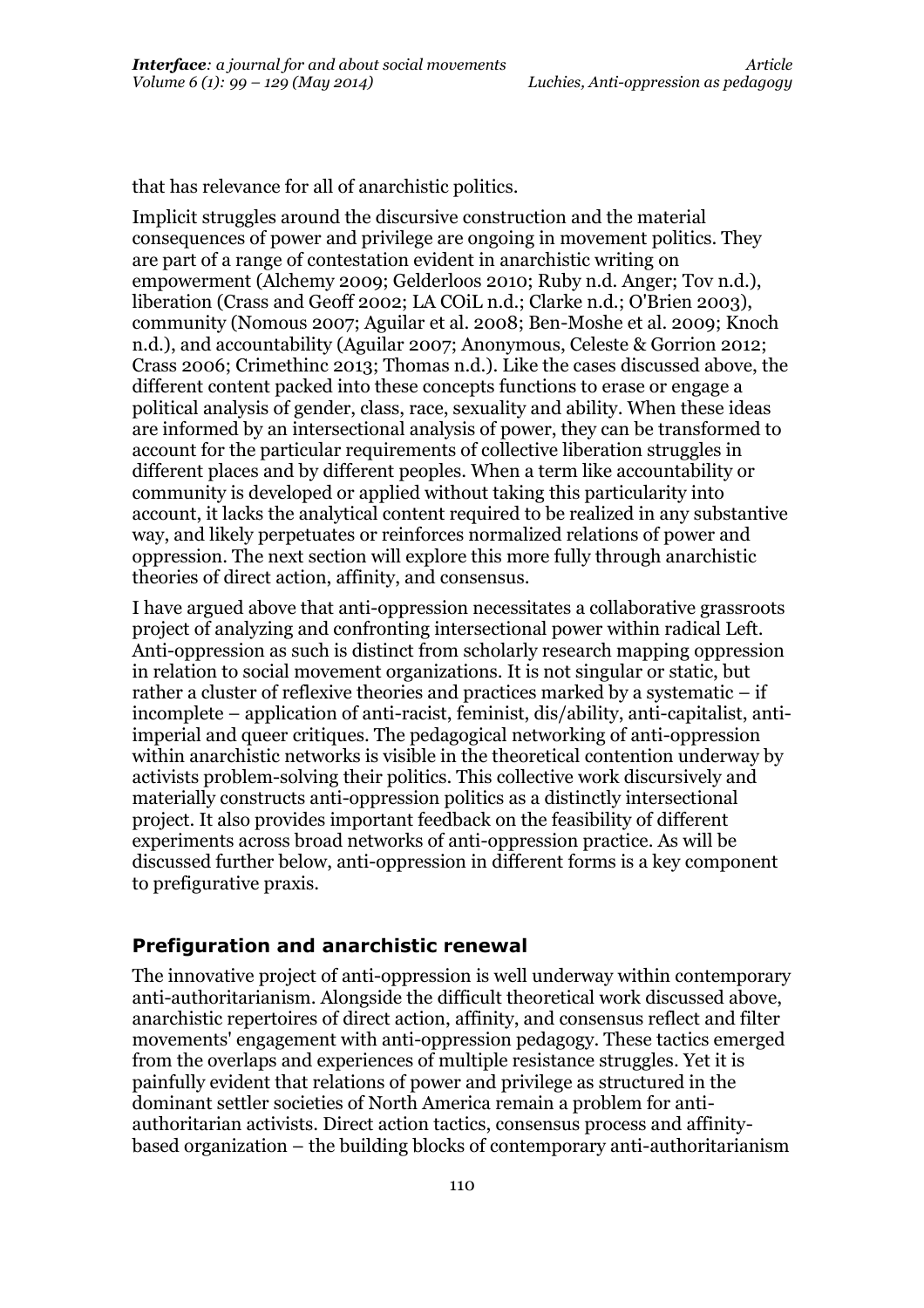– do not by themselves dissemble White and cis-/male supremacist, ableist, hetero-sexist and classed power relations. And despite decades of struggle, they remain to be substantively transformed by anti-oppression. As will be discussed below, the commonsense ways in which consensus, affinity, and direct action are often applied by the Left are neither anti-oppressive nor prefigurative. Nonetheless, these tactics cannot be reduced to their problematic operation on the White, cis-/male dominated Left. They take many forms, some of which have been reclaimed by organizing in marginalized communities. Embedded in anti-oppression pedagogy, direct action, consensus, and affinity could hold strategic potential for dismantling power relations both at a societal level and within social movement organizations.

Recent developments in activist analysis and tactics in have inspired a burst of theory concerned with the development of 'small-a' anarchism (Gordon 2008, 24), the spread of 'anarchistic' politics across the radical Left (Day 2005), and the emergence of 'new anarchists' (Graeber 2002; Williams 2007). As discussed earlier, the evolution implied here was produced by a cross-pollination of prefigurative ideas and practices on the radical Left. These authors suggest that anarchist ideas and tactics have taken on new significance in these movements (Graeber 2002, 62; Day 2005, 19-20; Gordon 2008, 12-14; Williams 2007, 298- 299), while their modified descriptors (small-a anarchism; new anarchism; anarchist-ic) are imperfect attempts to acknowledge how this political tendency has been shaped by a range of struggles over the past half-century. This anarchistic current is infused with an innovative and evolving understanding of power informed by the interaction of feminist, indigenous, queer, anti-racist and radical dis/ability struggles. Drawing attention to the concrete shifts in alter-globalization struggle and the activist groups networked within it, Day (2004; 2005) provides us with a useful framing for these developments.

Writers in postmarxist and postanarchist traditions often emphasize and encourage conceptualizations of revolution and social movement as perpetual and contingent (Mouffe and Laclau 2001; Hardt and Negri 2004; Holloway 2002; May 1994; Newman 2001). Day (2005) shares this emphasis, but notes an evolution of intersectional and anarchist practice in North America not fully expressed by these frameworks. He notes a shift on the radical Left from working to build formal mass organizations to affinity-based networks of struggle, and from totalizing critiques of bureaucracy or capitalism to political analysis responsive to multiple and overlapping systems of domination. It is the resulting logic of struggle that he introduces as anarchistic, for which the manifold oppressions faced today "are ever-present as possibilities, and therefore must be continuously acknowledged and warded off to the greatest extent possible" (Day 2005, 155; see also Gordon 2008, 43).

In such language, we find the idea of social transformation embedded in a collective process of teaching/learning grounded in an intersectional understanding of power. Day suggests that this process connects reflection and resistance in a compelling way through "conscious attempts to alter, impede, destroy or construct alternatives to dominant structures, processes, practices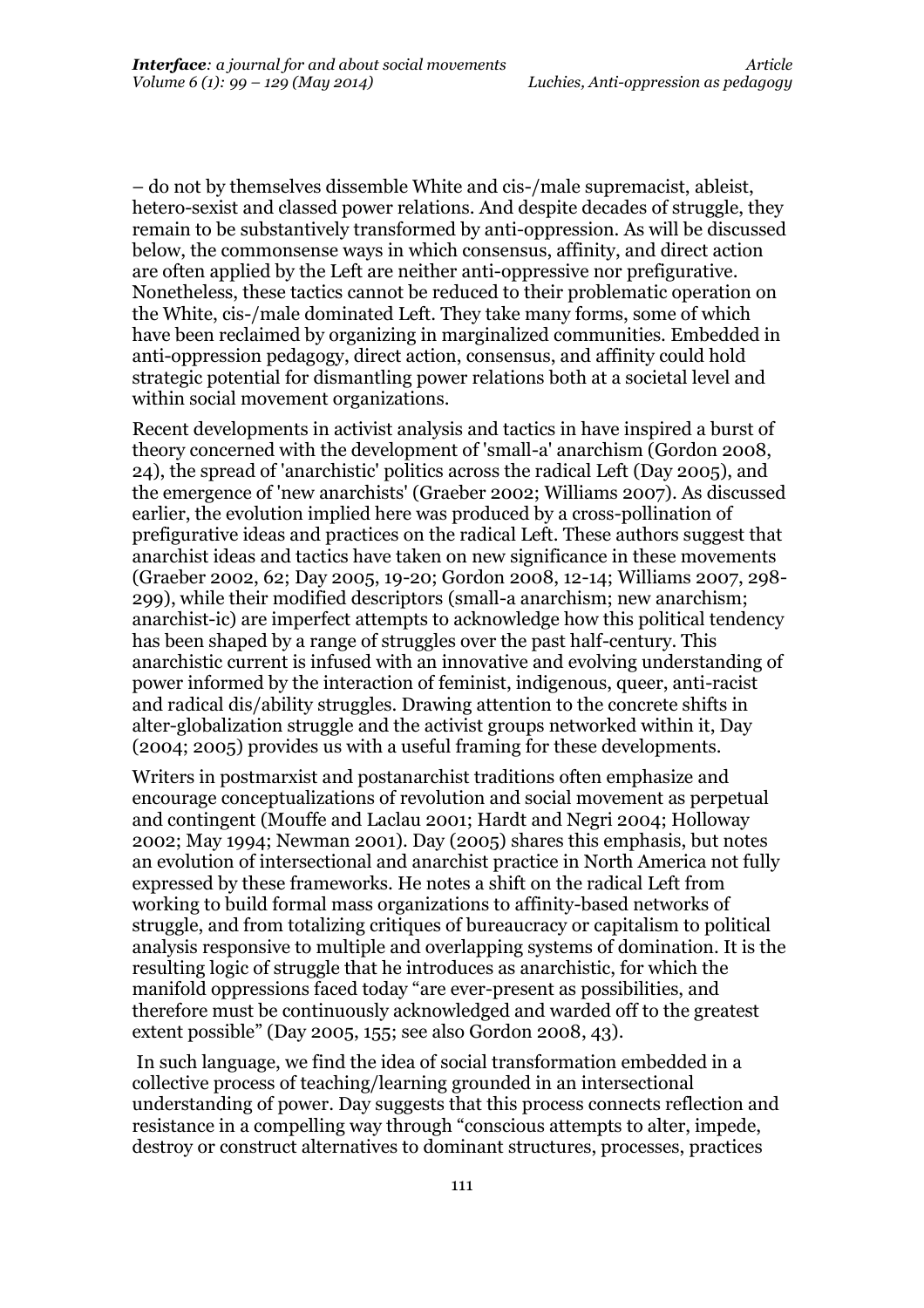and identities ... [and] not just the *content* of current modes of domination and exploitation, but also the *forms* that give rise to them" (Day 2005, 4, italics original). This does not mean that anarchistic movements are not concerned with state or capitalist oppression, but that they are also invested in intersectional strategies that go deeper than restructuring political or economic institutions. Feminist, anarchist, anti-racist and other radical projects have provided the groundwork for contemporary expressions of these strategies in pedagogical networks of anti-oppression. These ideas are implicit in theories of anarchistic anti-oppression, and fostered through participatory processes and networks. This transformative process is ongoing, even as attempts to refine or realize an explicitly intersectional politics continue to be marginalized or silenced by the Left.

Alongside intersectionality, anarchistic pedagogies of anti-oppression are indebted to notions of prefiguration. This idea has long been a powerful force in anti-authoritarian movements, where it is used to create and seize opportunities for activists to build new subjectivities and relationships 'in the shell of the old'. At its most basic it is a radical strategy of social transformation that emphasizes building alternative political, economic and cultural infrastructures while working to dismantle existing oppressive contexts (Crass 2013, 27; Graeber 2009, 203; Day 2005, 37). Maeckelbergh (2011, 3) stresses its practicality as follows: "prefiguration is something that people do... the alternative 'world' is not predetermined: it is developed through practice and it is different everywhere." Prefiguration comes to anarchistic movements through a range of progressive political work, most notably from turn-of-the-century anarchism and the new social movements of the 1960's and 70's in North America. Contemporary anti-authoritarians have adapted and extended repertoires of prefigurative practice developed by these movements – including innovative forms of community organizing, consciousness-raising, and cultural production (Graeber 2002; Notes 2003; From Act Up 2002; Maeckelbergh 2011).

Some of these adaptations can be insular and uninterested in broader social change. But prefigurative praxis takes on special significance as it is intertwined with anti-oppression to problem-solve movements' latent white supremacy, dis/ableism, class-ism, sexism, homo- and transphobia. A prefigurative framework is a central means through which anarchistic work on antioppression sets itself apart from more mainstream and bureaucratic variants of anti-oppression (see INCITE! 2005; generationFIVE 2007; see also LA COiL n.d.; Shannon and Rogue n.d.). Unlike liberal and bureaucratic applications of anti-oppression principles, activists in this tradition position themselves to work explicitly toward radical and cumulative transformations of relationships and infrastructure (Srivastava 2006; Millar 2008). This has resulted in the innovation of anti-oppression praxis that refuses the traditional polarization between inter/personal and systems change. In the following pages, I will examine some of the implications of this in relation to the intertwined anarchistic theories of direct action, consensus and affinity.

Direct action blending cultural and political activism including radical arts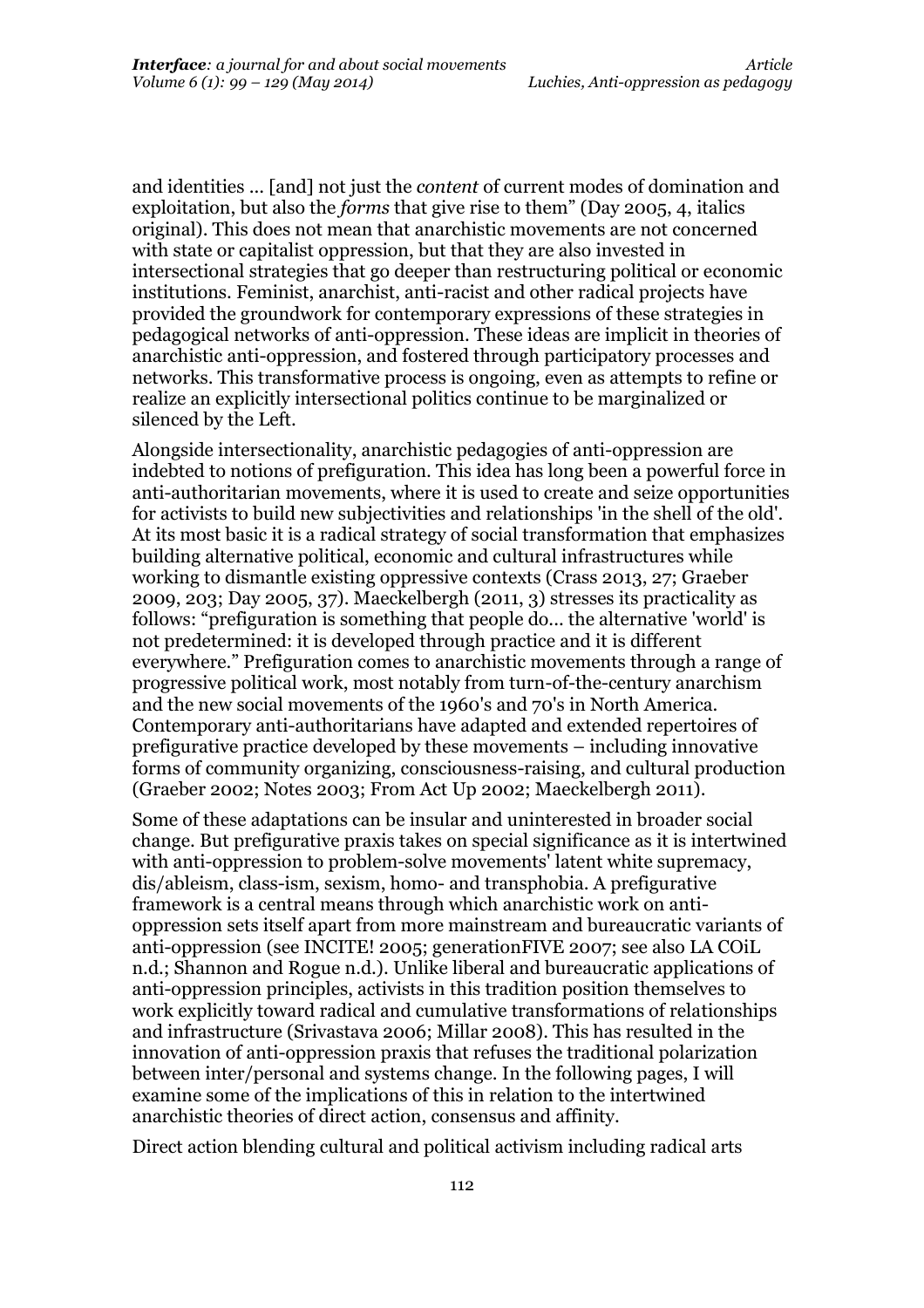(theatre, music, poetry) and the claiming of space (social centres, freeschools, workplaces) has been central to anarchist organizing in North America since at least the late 1800's (Avrich and Pateman 1995; Ferguson 2011). In theory, direct action is a 'dual strategy' of simultaneously challenging domination and directly enacting alternatives (Gordon 2008, 18): at its best, it practices antioppression in concrete acts of resistance. Direct action is practiced in many different forms from collective childcare and cooperative houses to blockades and black blocs.

Yet direct action can be taken without a nuanced analysis of how interlocking systems of domination produce aggressive and confrontational tactics as more 'radical' or 'militant' and thus deserving of greater time and energy. Likewise it can be organized without a critical understanding of how racism, cis-sexism and dis/ableism alongside experiences of poverty and family affect the access and relevance of such tactics to differently oppressed peoples. That these are not only potential but regular occurrences on the Left may be attributed to "a mode of political activism" rooted in Euro-centric political theory (Ruby n.d. Anger). But direct action also has radical histories across anarchist, anti-racist and feminist struggles (Barrow 2002; Breines 2006; Moynihan 2002; Graeber 2009), which are important to how anti-oppression is developed outside of and beyond NGOs and unions. Direct action sees the reclamation of state or foundation resources for activist purposes as a subversive, but ultimately unreliable project (Jeppesen 2010a, 13; see Smith 2006; generationFIVE 2007; Crass 2013). Rather, activists and community members engage in a form of Friereian pedagogy to build critical consciousness as they identify, analyze, and respond to particular tasks collectively (Friere 2009, 54).

Feminist, queer, dis/ability and anti-racist applications of this form of action increasingly dovetail with anti-oppression. While such applications remain exceptions to general anarchistic practice, they are growing in number and influence on the radical Left. Intertwining anti-oppression and prefiguration, activists are building empowering political relationships and spaces through actively confronting systems of oppression and exploitation. There is a broad spectrum of direct action tactics at the overlaps of varied social movement struggles that are beginning to reflect this transformative impulse (Day 2005, 22-36; see also From Act Up 2002; Notes 2003; Jeppesen 2010b). Through critical interventions into strategy sessions and protest tactics, activists are breaking down the exclusivity and irrelevance of direct action politics for differently oppressed peoples (Nopper 2005; Walia 2006; Martinez 2002; Hewitt-White 2001). And not just by critiquing accepted practices or drawing on marginalized histories to reclaim tactics from the White and cis-/male dominated Left. Certainly direct action tactics are more effective when it is made accountable for who is or is not being empowered or engaged by them. But 'new' tactics (for the Left) are also being shared by indigenous, queer and other marginalized communities.

One powerful example of this can be seen in activists' work to foster methods of conflict mediation and restorative justice, adapting them to domestic violence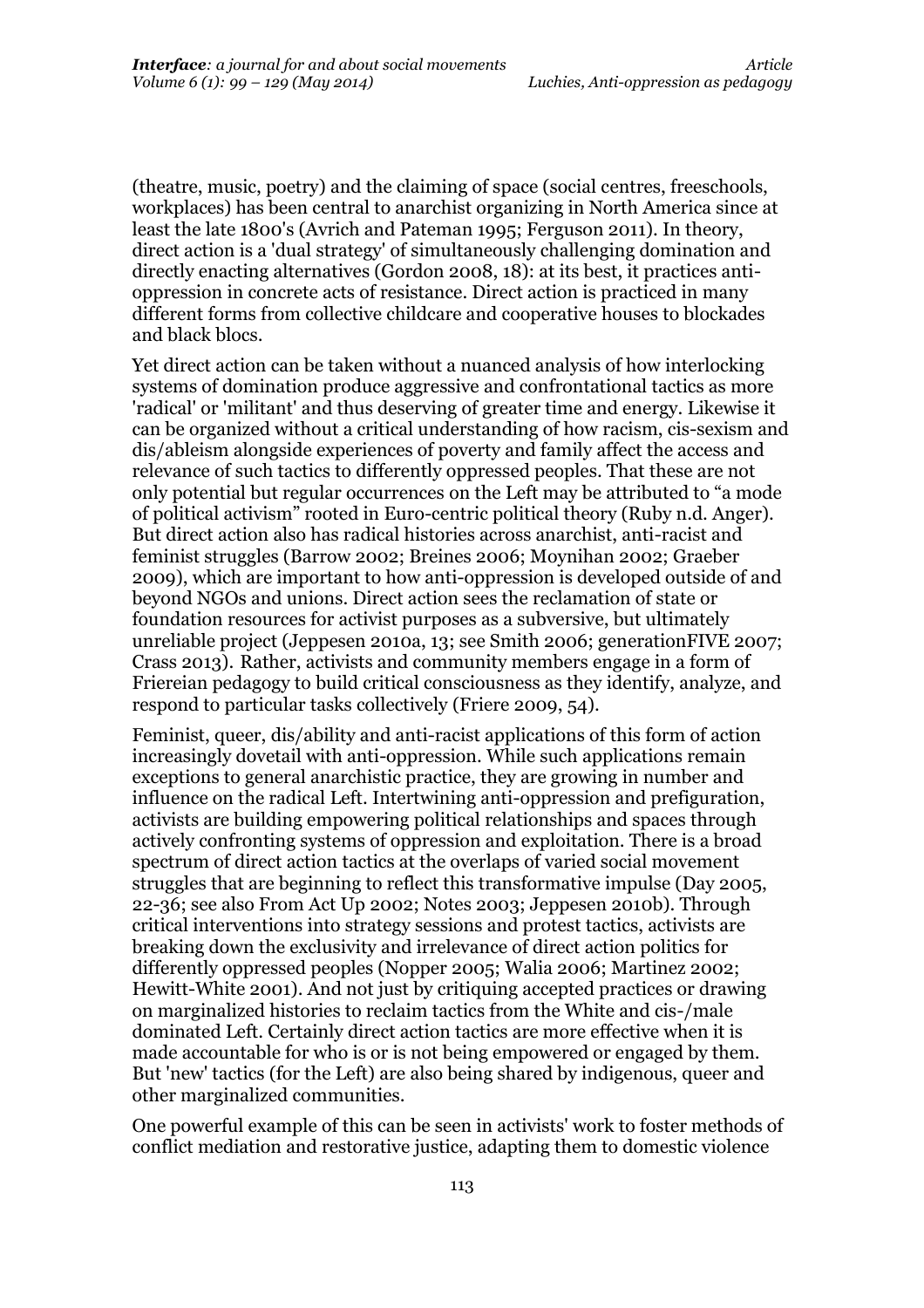work in movement circles. Here we find anti-oppression has been combined with direct action in the development of support networks organized to empower survivors of intimate violence outside of – or alongside – a criminal justice process, and develop lines of accountability for those who have done harm (see generationFIVE 2007; The Revolution 2008; Crimethinc 2012). As with many of the tactics addressed above, there are limitations inherent to these projects due to the impacts of dis/ableism, racism, cis-/sexism, colonialism and capitalism on activist networks. And the adoption of such transformative justice frameworks by settler activists needs to be carefully positioned against 500 years of cultural and spiritual appropriation. It is here, in such messy but potentially transformative spaces of learning, that alternative modes of direct action are emerging. This is a key function of anti-oppression pedagogy: to infuse direct action with an intersectional analysis and intervene into and transform relations of violence long left unaddressed by the Left. As we will see below, this is inseparable from critical engagements with affinity and consensus as overlapping pillars of anarchistic organizing. All three need to be built around a kind of anti-oppression process that infuses the (strategic) fragmentation of the radical Left with an intersectional politics of resistance.

As with direct action, affinity is an important part of contemporary prefigurative praxis. Affinity is a model of organization – small groups, networked by politics or geography – intended to balance intimate relationships and tactical effectiveness. On their own or within larger projects (a social centre; a bookfair), tightly-knit and self-selecting clusters of activists are adopted as the motor for political organizing; values like honesty, trust, accountability, and collective growth are viewed as vital to their functioning. In this way, affinity "is immediately addressed towards action, basing itself not on the quantity of its adherents, but on the qualitative strength of a number of individuals working together in a projectuality that they develop together as they go along" (G.C. and O.V. n.d., 15). These affinity groups are a primary vehicle for direct action by way of working-group specialization and networked organization.

While we will return later to the networked aspect of affinity, the small group itself is relevant for the work of anti-oppression because it represents a space of intense interpersonal relationships and a launchpad for intervention into broader systems of domination. Activists on this continent are organizing in political environments produced by violent neo-/colonial power relationships. The pressures to conform to 'legitimate' modes of political expression and organization, as well as hierarchical and exploitative interpersonal relations, are backed by powerful social norms as well as threats of police or military intervention. In such a context, activists' adaptation and innovation of a distinctly anti-authoritarian model of affinity to bridge social movements and struggles makes a compelling statement. While this will be addressed more fully in our discussion of consensus, part of this contrast lies in the way affinity groups are often conceptualized as prefigurative spaces. Whatever their faults, they are constructed as a model for problem-solving hierarchical and oppressive relationships, and as spaces for personal and collective development. This provides a valuable opening for activists applying and extending anti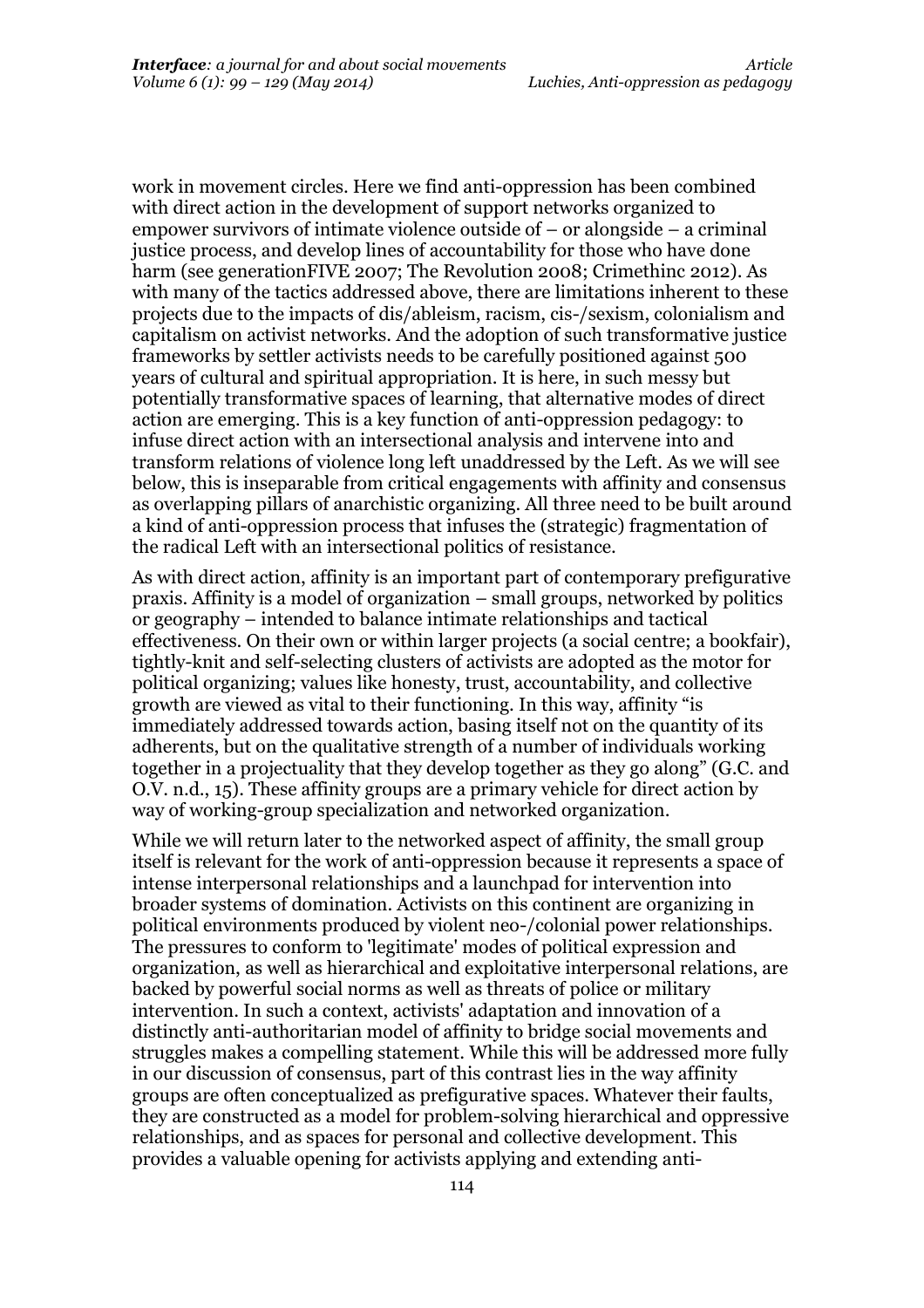oppression into the mechanics of affinity, which is more often embraced for how it concentrates activists' skills and energy.

Freeman's (2002) widely circulated critique of 'unstructured groups' provides an early example of this, though it seems to mark the affinity group something of an exception. For Freeman, "the idea [of structurelessness] becomes a smokescreen for the strong or the lucky to establish unquestioned hegemony over the others" because it allows only informal, possibly covert, and often unaccountable allocations of power (2002, 55–7). Her insightful analysis of the quiet but insidious forms of power circulating in small group settings has been corroborated many times by critics and reflexive practitioners of anarchist, feminist, and other anti-bureaucratic forms of organizing. But contemporary applications of affinity can also be highly structured to facilitate organizational flexibility and to multiply "the various contributions of each person to their fullest, nurturing and developing individual input" (Levine 2002, 63).

The amount of anti-racist and feminist critique accessible in anarchalibrary.blogspot.ca or spunk.org suggest that affinity groups, structured or unstructured, regularly fail to incorporate an intersectional analysis of privilege and power into their internal relations and organizing principles. This failure is in part a function of activists' tendency to make direct action and protest politics their primary focus. But regardless of how effective or efficient an affinity group may seem to be, the oppressive functions of White and cis- /male supremacy, hetero-sexism, dis/ableism and capitalism can remain operative and naturalized. It does not matter if this politics is built around 'interstices' (Holloway 2002), 'autonomous zones' (Bey 2003), or 'counterpublics' (Sheppard 2010); economic and social hierarchies do not magically disappear in such spaces. With Freeman and Levine, we need to return to and expand upon feminist commitments to collective empowerment to realize affinity's prefigurative potential. This means grounding affinity within a critical intersectional understanding of social and political context. Outside of the work of anti-oppression to contextualize and problem-solve its claims to inter/personal empowerment and liberation, the idea of affinity holds limited prospects for prefiguration. It is not enough to balance groups' insularity or specialized focus with inter-movement networking and solidarity, a practice I will addressed in a moment. Rather, bringing affinity groups into the realm of anti-oppression pedagogy involves extending existing power-sharing and accountability measures to account for the ways in which resources, experience and capacity are produced through regimes of privilege and oppression. And it requires re-orienting affinity to wage feminist, anti-racist, radical dis/ability, queer, and decolonization struggles within the Left.

As implied earlier, anarchistic notions of affinity have two key elements: small groups and networks. This second element is also viewed by many activists as a prefigurative project. In theory, networks of affinity are malleable, selfselecting, and horizontal, and are constituted through a wide range of social media. In this way, networks act as checks on the bureaucratization and centralization of power, yet are capable of large scale creative and cooperative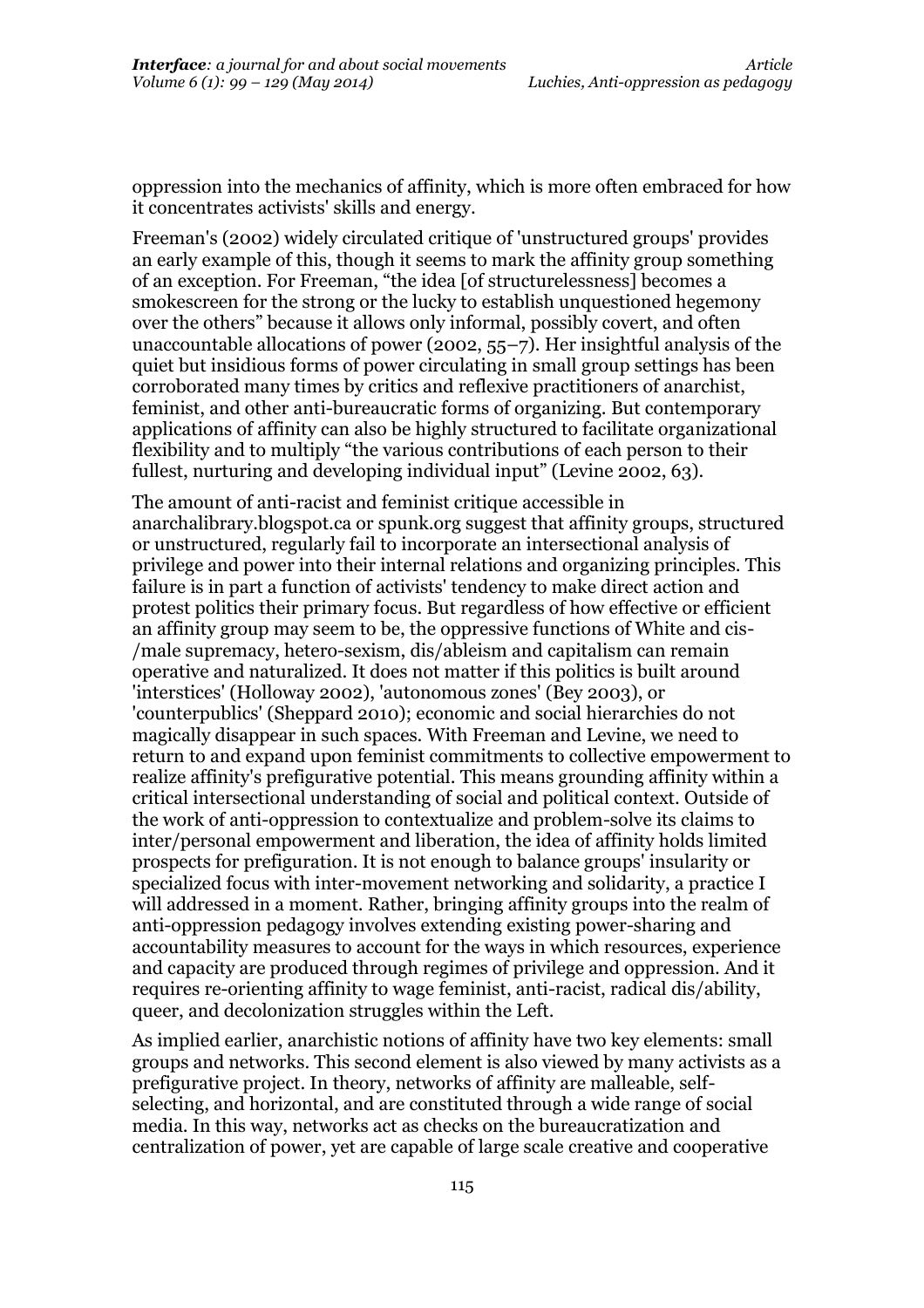political action. Governed only by voluntary association, networks facilitate the specialization of affinity groups around concrete and complimentary direct action work: "copwatching, communications, health care, street theatre" (Notes 2003, 88). Their connectivity is "based on diverse, ad-hoc coalitions – giving rise to a pluralist orientation which deemphasizes unity of analysis and vision in favour of multiplicity and experimentation" (Gordon 2008, 42; Day 2005, 35). In North America such flexible and networked systems of mutual aid have been most visible on the Left in summit protests and other large scale demonstrations (Juris 2005, 2008; St. John 2008).

But networks of affinity also undergird much of anarchistic movement, including circulations of anti-oppression teaching and learning. It is such networks that make affinity groups a conduit and platform for allied and accountable modes of activism. The uniquely participatory nature of affinitybased organizing makes it vulnerable to anti-racist, feminist, radical dis/ability, anti-capitalist and anti-colonial interventions. Activists in North America have taken advantage of this from the beginnings of the alter-globalization movement to expand their repertoires of direct action and foci of struggle. Unfortunately, the flexibility provided by affinity-based organization also provides many ways to avoid or disengage from groups or individuals presenting difficult critiques. Because anarchistic networks are based on principles of self-selection and voluntary association, they function as much by disconnection and insulation as they are by interconnectivity – activist knowledge and energy do not flow in all directions at all times. Rather, groups make decisions regarding what parts of the network to engage with and when. These are not always explicit or completely conscious decisions, but they have important implications.

One implication is that anti-oppression has, for many activists, become one specialized and elective form of knowledge and set of skills alongside others, like fundraising or meeting facilitation. While this may be unavoidable at some level, such specialization nonetheless absolves many activists and producers of knowledge from problem-solving oppression directly. Instead, it is the job of a discrete and separate 'anti-oppression' analysis to educate and transform anarchistic politics. This occurs in a variety of ways, from seemingly the innocent partitioning of movement knowledge by specialized workshops, web portals or zine collections, to more overt and outspoken forms of voluntary (dis- )association and retractions of affinity. Here we see again the limitations of prefiguration enacted without an applied intersectional analysis of power and oppression. Premised on ties of friendship and mutual support, affinity-based networking can all too easily reproduce networks of privilege and patronage constitutive of settler societies in North America.

That said, these problematic applications of affinity are based on a relatively limited understanding of collective organizing. While the idea of affinity-based networks is sometimes reduced to the forms it took in the alter-globalization movement, there are diverse and instructive histories for such organizing (Day 2005, 182-6; see also Olson 2009; Ervin 2008; Barrow 2002; Dupuis-Déri 2010). The ideas and practices latent in anarchistic notions of affinity have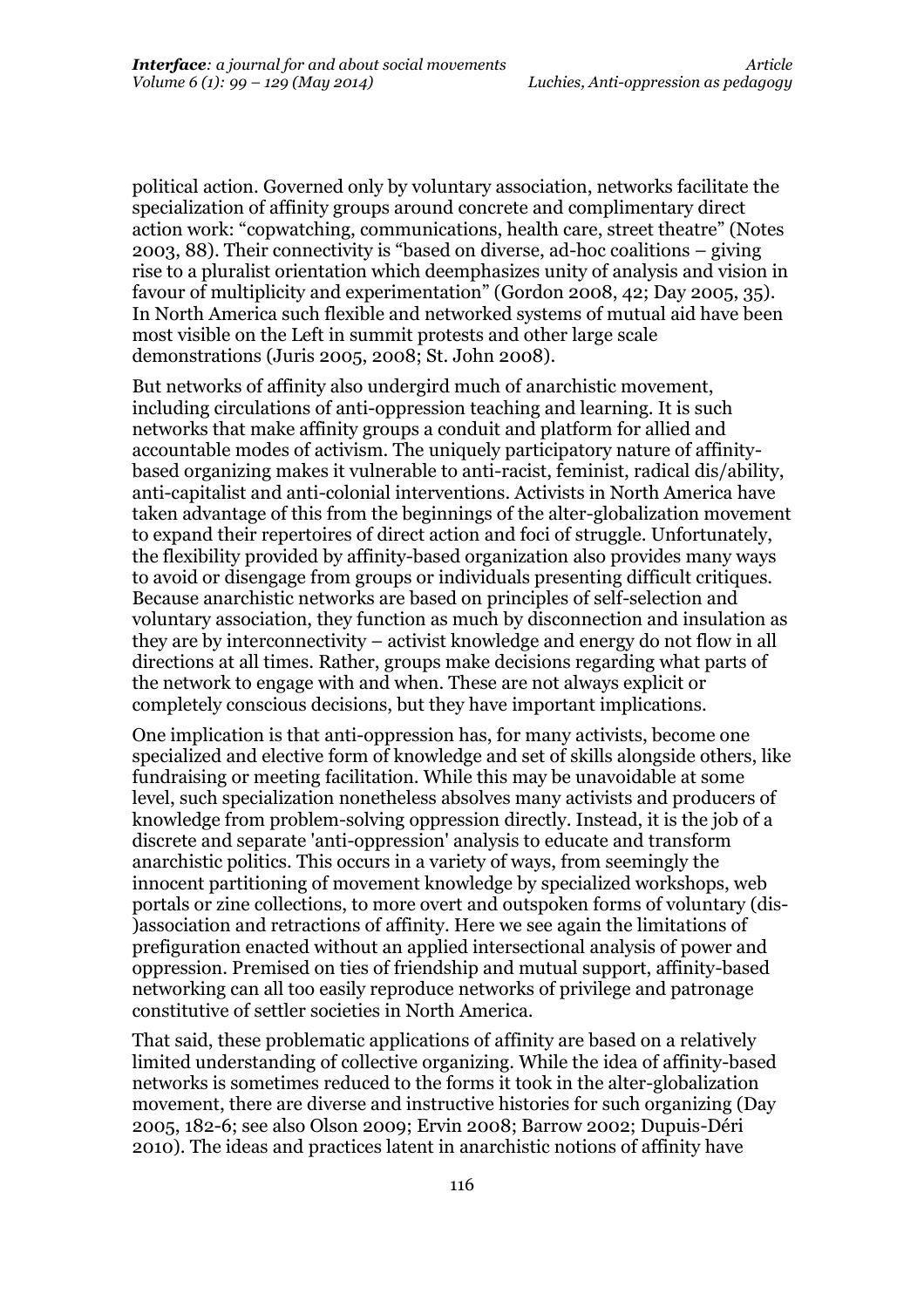multiple referents, going back to not only Spanish, Argentinian and French anarchists, but more recently to radical feminists, Quakers, and the Black Freedom movement. Each of these holds insights for a more intersectional kind of affinity – whether through particularly compelling models of participatory economy and popular education, shelter and support networks, spiritual community, or long-term organizing. The importance of these precedents for anarchistic forms of anti-oppression cannot be overstated. These submerged histories contain analysis and practice with the potential to activate a distinctly prefigurative form of affinity-based organizing. And activists are using affinity to radicalize small groups as spaces of personal transformation and to engage in strategic and pedagogical linking of different communities oppressed and resisting (Crass 2013; Aguilar et al. 2008; Barrow 2002; Smith 2006).

Also implicated in the (re-)emergence of anarchism and anti-oppression is the theory and practice of consensus. In both senses, consensus is tightly bound to contemporary models of affinity and direct action as small group and networked organizing models. But it is discussed by activists primarily in reference to its practical form: a participatory and collaborative process of decision-making. Usually approached as a commonsensical anti-hierarchical alternative to executive or voting systems, its actual operation is highly specified. Affinity groups' small scale and task-orientedness are often cited as important preconditions for anarchistic consensus practice (Dupuis-Déri 2010, 49). It is in these small working groups that a majority of strategic and tactical ideas are hashed out. The practice of consensus is said to function by way of activists' mutual trust and humility, and a restricted focus "not on questions of definition but on immediate questions of action in the present" (Graeber 2009, 321).

Such broad commitments are operationalized in specialized facilitation roles and complex deliberation and conflict-mediation processes with multiple ways to register dis/agreement or concerns with the group (see Gelderloos 2006; Vannucci and Singer 2010). Movements to 'block' (veto) a decision or move to modified forms of consensus, for example, are available on the condition that such moves are not in tension with a group's founding principles. Whatever the particular nuances consensus practice takes for a group, it is supposed to allow for a thicker form of deliberation and a fuller representation of participants' politics in group actions. This intentionality is also reflected in activists' decentralized networking and coordination. A prime example of this is the use of 'spokes-councils' in which each 'spoke' (delegate) is primarily a conduit for dialogue: they relay actions, proposals and information between the network and their own affinity group (Graeber 2009, 37; see also Moynihan 2002, 168; Gordon 2008, 71). Such councils are often used by affinity groups to facilitate large-scale collaborative projects, but councils have little power of their own. Because they are premised on a principle of voluntary association, decisionmaking power effectively belongs to participant groups. In this way, consensus is tightly linked with ideas of affinity-based organizing, and saturates anarchistic movements.

Alongside these models of participatory decision-making, consensus' highly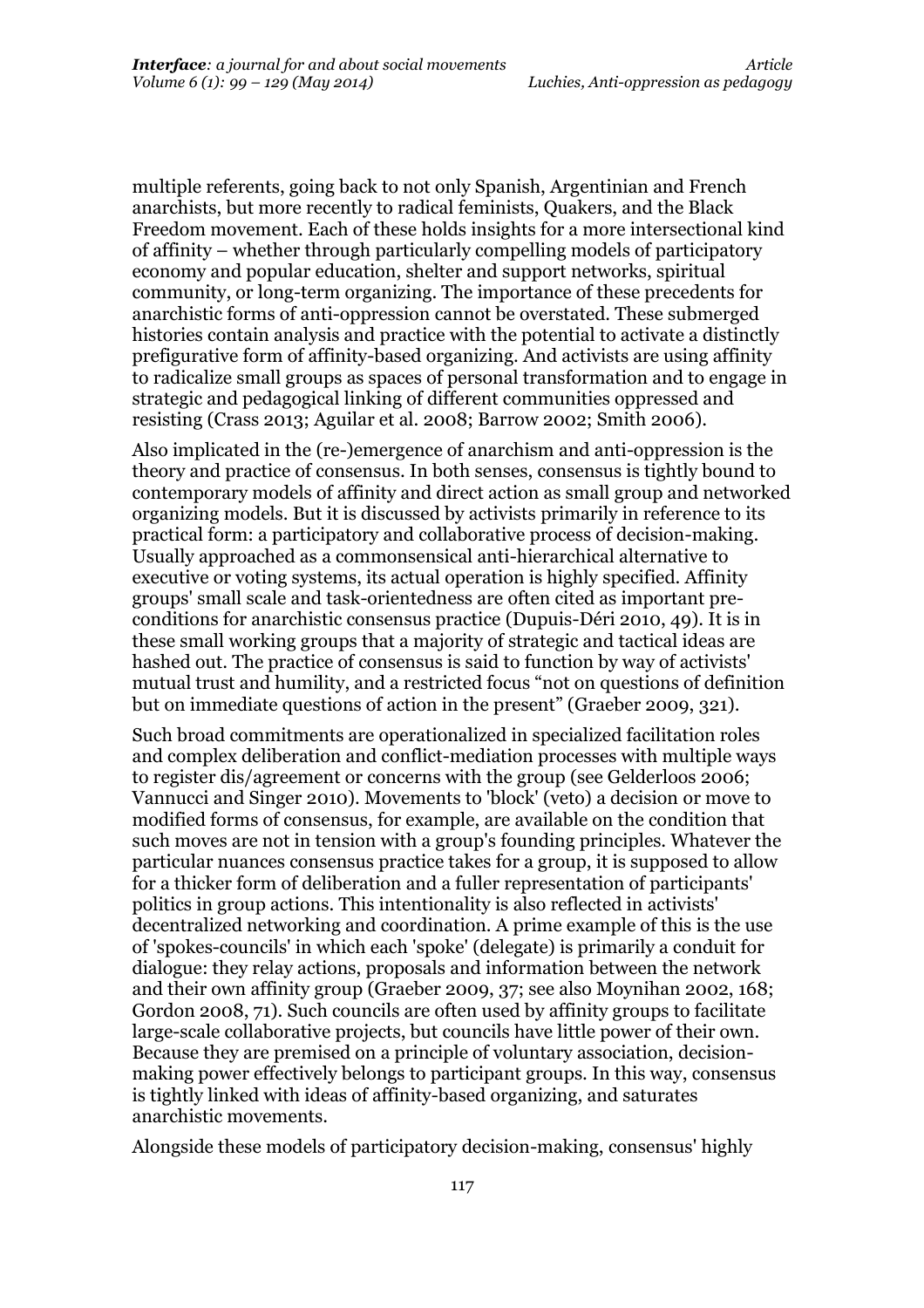specified processes produce their own forms of knowledge and expertise, and thus differing capacities to effectively engage and influence the development of collective ideas and actions. Moreover, consensus tools are not immune to manipulation. They can be abused by individuals (or affinity groups in the context of larger networks) to dominate the time and attention which has been dedicated to a task, construct problematic and fallacious oppositions between alternative courses of action, or simply bully others into agreement or tacit acceptance (see Vannucci and Singer 2010). Such behaviour not only undermines the anti-hierarchical claims of consensus, most of the authors cited above readily admit how regularly it corresponds to and reproduces social hierarchies of gender, age, race, ability and/or class. As such it is of obvious importance for anti-oppression, whether or not such domination becomes systematized in activist milieus by its repetition or through the emergence of structured or unstructured 'cores' of influence. To fully address such misuse or exploitation of others' trust, consensus practice requires an anti-oppression analysis. But we must not confuse controlling behaviours with the whole of what an intersectional perspective offers to consensus. The amount of energy spent on troubleshooting consensus practice belies the depth of its ambiguity to an intersectionally informed prefigurative politics. To go deeper, we need to think about the unexamined ways of thinking that produce consensus as a model for political organizing.

Activists' adoption of consensus practices reflects both a commitment to prefiguration and an adoption of a particular way of thinking about how to 'do' collective liberation. This way of thinking, and its political assumptions and prescriptions, is what I referred to above as the theoretical element of consensus. It is just as integral to consensus as any facilitation technique, and of just as much significance for anarchistic and anti-oppression politics. Alongside the complex and qualified set of mechanisms by which consensus is practiced, its way of thinking is part of a system of managing difference and dissent. As suggested above, the purpose of consensus is to not only facilitate creative thinking but to funnel it towards anarchistic – not necessarily anti-oppressive – frameworks of political action. That is, consensus is tightly bound up with the consolidation of affinity and the production of direct action. Its function is to reinforce and link these other projects in prefigurative praxis. As such, while consensus can produce compelling forms of anti-racist or feminist action, it is rather ambivalent towards activists applying critical analysis or problem-solving oppressive dynamics to movement settings. The relationships of respect and support necessary for sustainable anti-oppression work requires rather different forms of thinking about collective liberation than those produced in consensus.

This quickly becomes visible in situations where activists do not share an intersectional analysis of power. Positional critiques of raced, gendered and other intersectional forms of oppression must first contest sedimented notions of power as already fully theorized and deconstructed by anti-hierarchical organizing methods (see The Revolution 2008; Nopper 2005). Here, antioppressive interventions into group dynamics and tactics may be constructed as threatening both to the principled forms of organization central to the group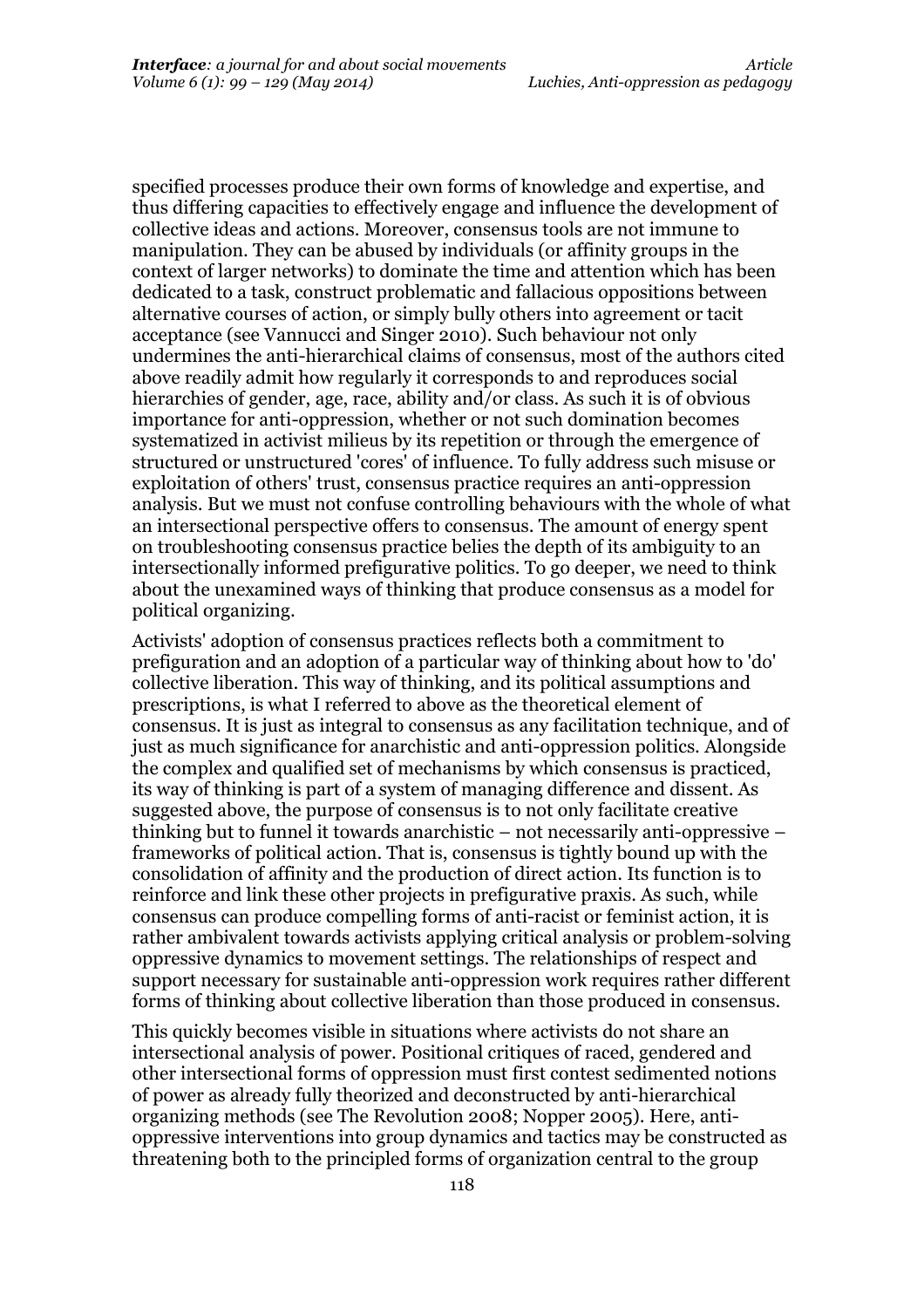and its tactical purposefulness. Interventions may be viewed as conflicts requiring a predetermined mediation process, and thus be interpreted as threatening to the bonds of mutual trust and friendship implied in consensus. They can be discouraged and deflected in the same way as other 'disruptive' behaviours.

For example, 'blocks' to proposals adhere only when interpreted by a group as rooted in its founding principles. They are also relatively rare since such principles are usually felt to be commonsensical, and the adoption of them is a precondition to membership. Each of these discourage interventions into problematic direct action tactics. Considered alongside the organization of spokes-councils, this means that the general trajectory of affinity-based struggle, and the consideration of alternatives to it, is structured by previously articulated political analysis and strategy. Further, in the service of efficiency, consensus places groups' guiding principles beyond the reach of politics as usual, and stipulates something very close to perfect agreement in order to revisit or amend them. This means that difficult negotiations relevant to antioppression can be sidelined in the interest of a groups' cohesion, its tactical orientation or for the sake of its 'collective process' (as advised by Vannucci & Singer 2010, 92,3).

But groups' founding principles are embedded in widely held anarchistic notions of collective process and action. And these cannot be separated from the unacknowledged systems of oppression and power alongside which they have been theorized and practiced. They draw heavily from particular White and cis- /male centred struggles around state power and capitalism. And the investment of consensus politics in Enlightenment universalism, self-interest and rationality is manifested in "certain very white, middle-class understandings of sociality: the need to suppress unseemly emotions, particularly contentious or angry ones, the emphasis on keeping up the appearance of mutual civility, or of appearances more generally" (Graeber 2009:332). One activist describes their participation in this politics as "an exercise in the risk of compromising and being obedient to *fits* male and white supremacist attitude or in confronting it," and expecting defensiveness and marginalization (Ruby n.d., Anarcha). Such felt pressures to conform to problematic consensus culture indicate our need to think deeply about the ambivalent role of consensus in building an antioppressive model of prefiguration.

Activists are already doing such work, showing how we can draw on the undertones of prefiguration in consensus to frame applications of intersectionality as consistent with anarchistic values. And in some cases, where anti-oppression has been explicitly named as a guiding principle, it can provide further leverage for progressive change. But even explicit anti-oppressive principles can be turned to defer or defend against interventions by feminist, dis/ability and anti-racist activists. They can be used to argue that oppressed peoples' and allies' critique of internal dynamics are over-reactions, counterproductive, even breaches of a trust in the group's intention and principles. Consensus' commonsensical conditions of civility and group solidity can prevent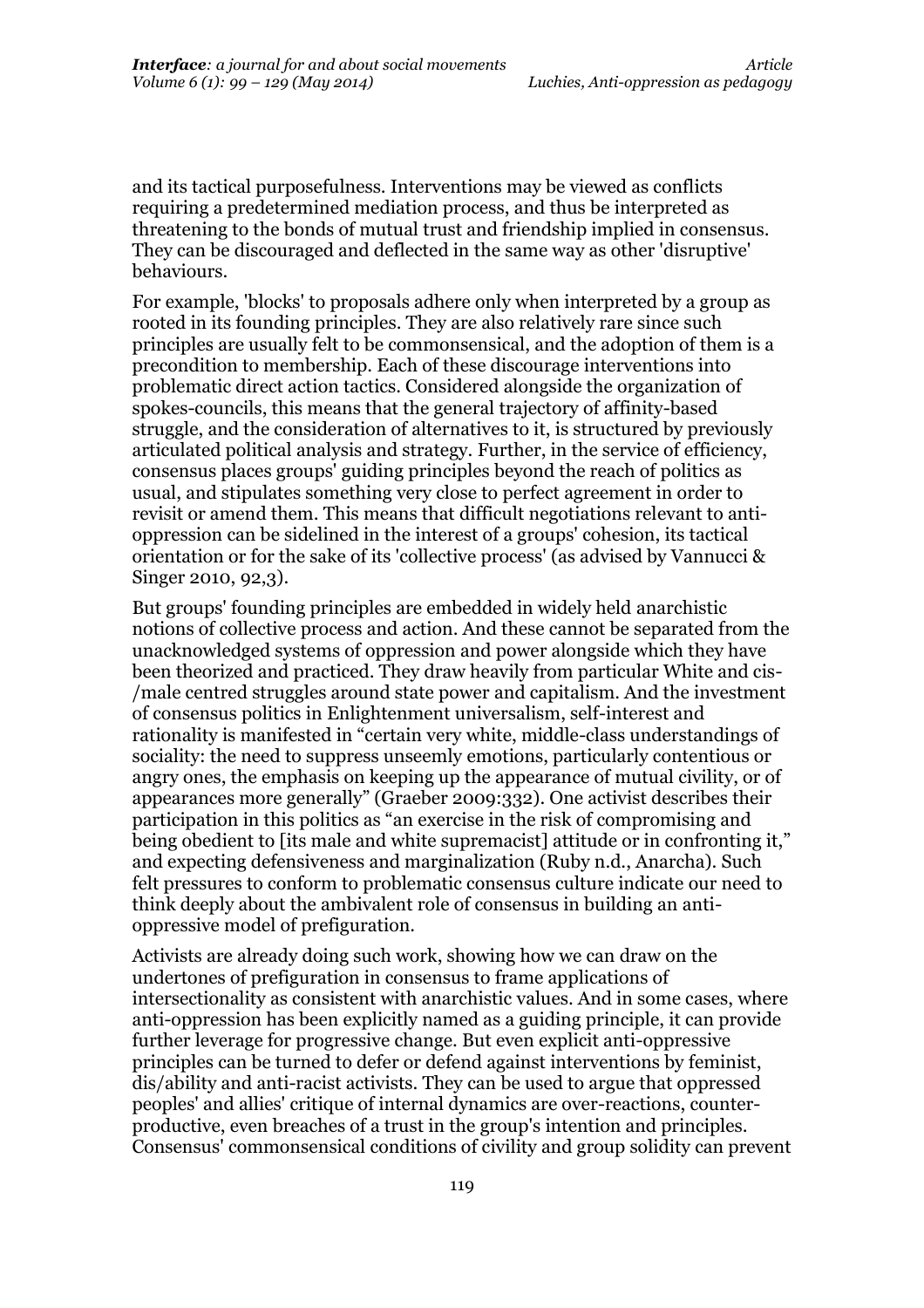anarchistic spaces from actualizing the prefiguration they seek. Its primary goals and assumptions about collectivity must be refigured through an intersectional analysis. For critical voices will not be heard, and intersectional strategies will not be recognized for their value to collective liberation as long as consensus is theorized within the 'ideological straitjacket' of Euro-centric anarchist history (Ervin 2008:s2).

Despite this, consensus is still valued by a range of activists as a method to pursue prefiguration at a micro level. And by re-framing it through the pedagogical work of anti-oppression opens up radical possibilities for anarchistic politics. As it binds with direct action and affinity, consensus produces "alternative subjectivities and ways of being" (Day 2005, 35). But this productive machinery of subjects and relationships, primed towards antihierarchical critique, is limited. It is rooted in settler, White, cis-/male and ablebodied experiences of oppression. If this project of new subjectivities is to progress, we must address how it is also a product of power relationships. This anti-hierarchical impulse must be linked with networks of anti-oppression, which are focused on applying and problem-solving intersectional critique. Bringing these together is integral to realizing the prefigurative potential of such spaces "[w]here psychological struggle intersects political involvement" (Levine 2002, 65; see also Ruby n.d. Anarcha).

Already this co-extension is emergent in pedagogies of collective engagement and support, and activists' incorporation of anti-oppression into anarchistic movement-building, from men's anti-sexist groups to survivor support networks and people of colour forums (generationFIVE 2007; Crimethinc 2013; Aguilar et al. 2008; Gaarder 2009). This sustained micro level work of reflection and relationship building is a core factor in taking anti-oppression and prefiguration efforts deeper than workshops and mission-statements. Sara Ahmed suggests that "race, like sex, [class, sexuality and ability] is sticky; it sticks to us, or we become 'us' as an effect of how it sticks, even when we think we are beyond it" (2004a, para. 49; see also Ahmed 2004b). The communal wrestling with the effects of this stickiness and its impact on alternative building in anarchistic spaces is the realm of anti-oppression pedagogy. As a pedagogical project, it represents a compelling and durable application of intersectional critique through networks of teaching and learning. As illustrated in this section, it provides insight into how anarchistic theories of affinity, direct action and consensus might be further radicalized as forms of prefigurative praxis. Each of these are important sites of anti-oppression struggle and through such struggle they become important sites for the intensification of the prefigurative impulse central to anarchistic politics.

#### **Conclusions**

If it is to be of continuing relevance to movements for social justice, antioppression must not be reduced to the principles and practices bearing its name. Anti-oppression's power lies in its growth as a multifaceted pedagogical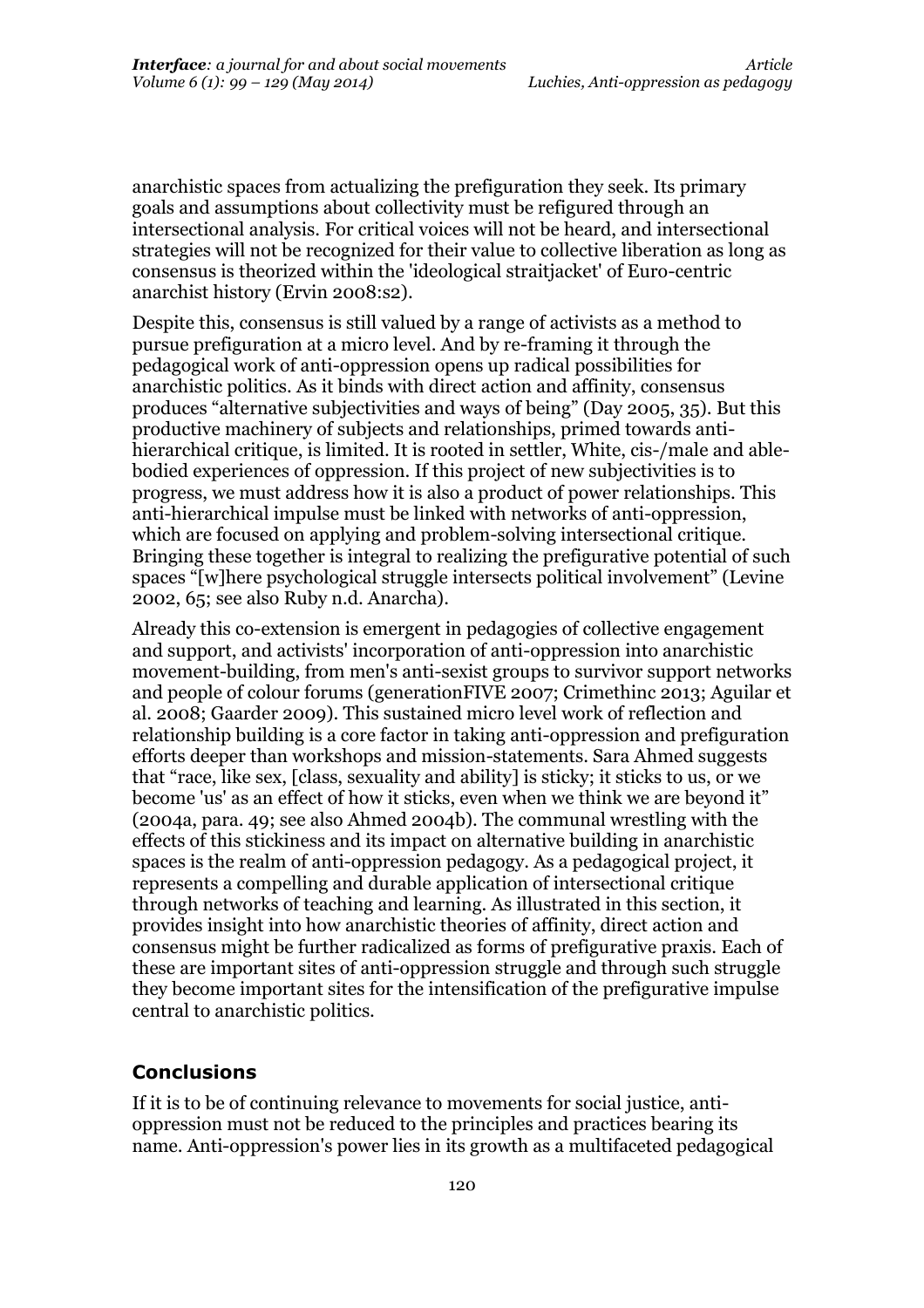project by which activists are innovating social movement practice. Within anarchistic political organizing, such activism works to identify naturalized forms of oppression and eliminate institutions reproducing white and male supremacy, dis/ableism, homophobia and transphobia, racism and capitalism. Anti-oppression is ongoing, and through its collaborative and cumulative practice we can see glimpses of radically inclusive and empowering forms of political community. Its day-to-day operation prefigures alternative ways of organizing and resisting together.

This paper began by contextualizing the production and dissemination of antioppression in anti-authoritarian networks. I end with the suggestion that a praxis of prefiguration takes on new meaning through the pedagogical work of anti-oppression. The transformative power of prefiguration does not lie in some utopia marking the completion of anti-oppression or the realization of a 'new' anarchism. Rather, its most transformative and revolutionary promise lies in the subversive and productive work of anti-oppression. It can be found in grassroots processes of building empowering horizontal modes of resistance responsive to different experiences of oppression and exploitation. This is no small task. It requires ruthless and regular examinations of our personal and collective complicity with social structures of gender and race, sexuality, ability and class. And it requires that we shift towards alliances "not solely based on shared victimization, but where we are complicit in the victimization of others... to develop resistance strategies that do not inadvertently keep the system in place for all of us, and keep all of us accountable" (Smith 2006, 69). Antioppression as pedagogy can facilitate this movement, and in its transformative approach to prefiguration it provides a powerful push to anarchistic struggles against domination.

#### **References**

Aguilar, Ernesto. "Breaking the Ice: Anarchist Men and Sexism in the Movement." *illvox.org*.5 sections. http://illvox.org/2007/12/breaking-the-iceanarchist-men-andsexism-in-the-movement/ (accessed 09.04.2010)

Aguilar, Ernesto, Heather Ajani, Walidah Imarisha, and Angel González. "Anarchist People of Color Conference: Resistance, Community, and Renewal." *illvox.org*. http://illvox.org/2008/02/anarchist-people-of-color-conferenceresistancecommunity-and-renewal/ (accessed 09.04.2010)

Ahmed, Sara. 2004a. "Declarations of Whiteness: The Non-Performativity of Anti-Racism." *borderlands* 3.2: 59 paragraphs.

Ahmed, Sara. 2004b. *The Cultural Politics of Emotion*. New York, NY: Routledge.

Alchemy, Eleven O'clock. n.d. "Why I Broke Up with the Anarchist Community." *anarchalibrary*. http://anarchalibrary.blogspot.ca/2010/10/why-i-broke-upwith-anarchist-community.html (accessed 09.09.2011)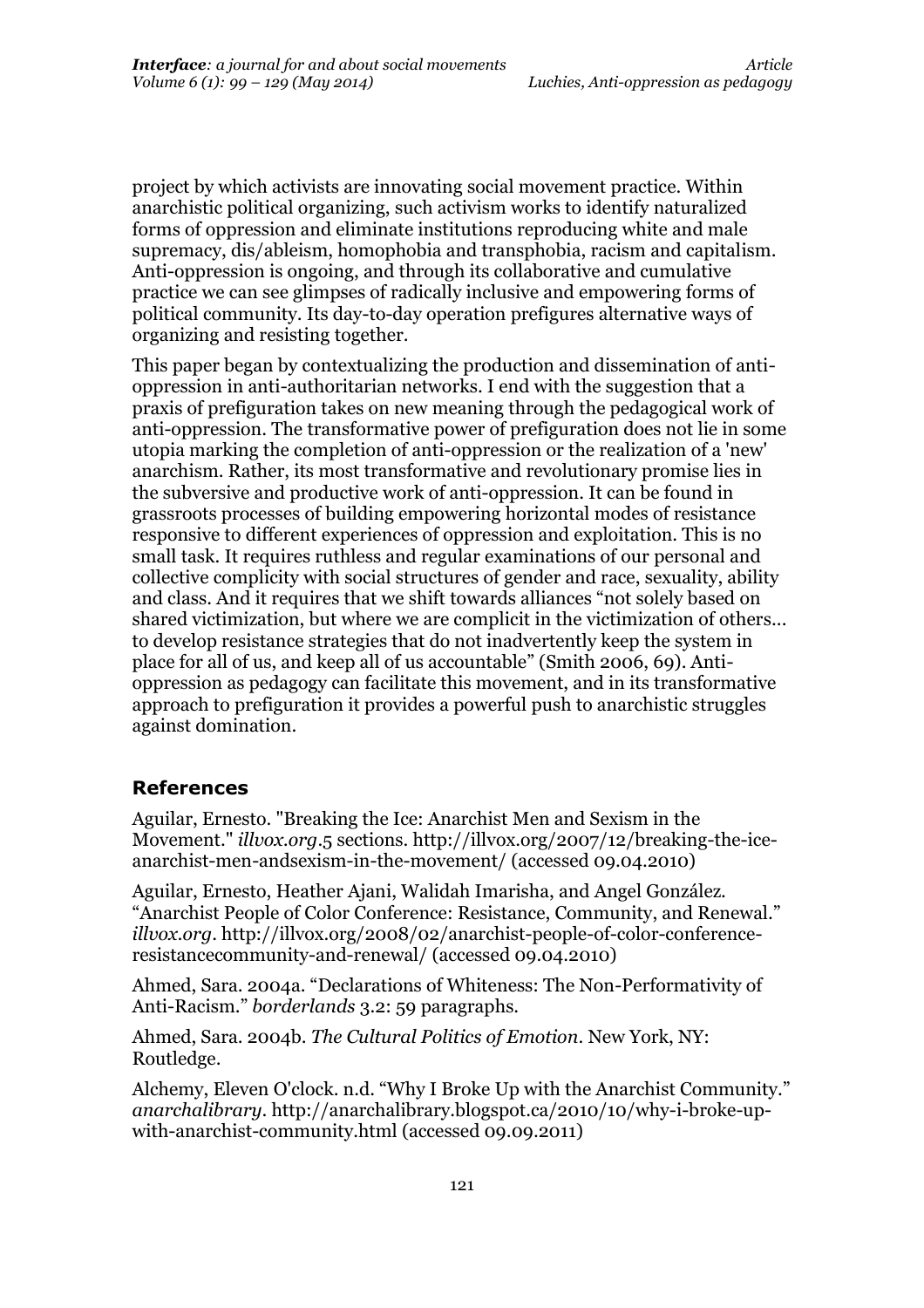Alcoff, Linda Martín. 2000. "Who's Afraid of Identity Politics?" pp. 312-344 in *Reclaiming Identity: Realist Theory and the Predicament of Postmodernism*, edited by Paula M.L. Moya and Michael R. Hames-García. Berkeley, CA: U of California Press.

Ang, Ien. 2000. "Identity Blues." pp. 1-13 in *Without Guarantees: In Honour of Stuart Hall*, edited by Paul Gilroy, Lawrence Grossberg and Angela McRobbie. New York, NY: Verso.

Anonymous. 2010. "The Anti-Politics of Identity Politics." *UTOPIA: or BUST*. http://utopiaorbust.wordpress.com/2010/08/24/the-anti-politics-of-identitypolitics/ (accessed 09.09.12)

Anonymous, Augustia Celeste and Alex Gorrion. 2012. "The Broken Teapot." *theanarchistlibrary.org*. http://theanarchistlibrary.org/library/anonymousthe-broken-teapot (accessed 15.10.2013)

Avrich, Paul and Barry Pateman. 1995. *Anarchist Voices: An Oral History of Anarchism in America*. Princeton, NJ: Princeton U Press.

Barrow, Kai Lumumba. 2002. "Black Comeback." pp. 145-151 in *The Global Activist's Manual: Local Ways to Change the World*, edited by Mike Prokosch and Laura Raymond. New York, NY: Nation Books.

Ben-Moshe, Liat, Dave Hill, Anthony J. Nocella II and Bill Templer. 2009. "Disabling Capitalism and an Anarchism of "Radical Equality" in Resistance to Ideologies of Normalcy." pp. 113-122 in *Contemporary Anarchist Studies*, edited by Randall Amster, Abraham DeLeon, Luis Fernandez, Anthony J. Nocella II and Deric Shannon. New York, NY: Routledge.

Bevington, Douglas and Chris Dixon. 2005. "Movement-Relevant Theory: Rethinking Social Movement Scholarship and Activism." *Social Movement Studies* 4.3: 185-208.

Bey, Hakim. 2003. *T.A.Z. The Temporary Autonomous Zone, Ontological Anarchy, Poetic Terrorism*. Brooklyn, NY: Autonomedia.

Breines, Winifred. 2006. *The Trouble Between Us.* New York, NY: Oxford University Press.

Brittan, Arthur. 1989. *Masculinity and Power*. New York, NY: Basil Blackwell.

Butler, Judith. 1990. *Gender Trouble: Feminism and the Subversion of Identity*. London, UK: Routledge.

Clarke, Nicki. n.d. "Reaching Across the Pavement." *Spunk Library: Anarchafeminism*. http://www.spunk.org/texts/anarcfem/sp000836.txt (accessed 09.09.2012)

Collectif de Recherche sur l'Autonomie Collective. 2011. "Intersectionality, Anti-Oppression and Front-Line Struggles." Discussion paper submitted to CRAC Retreat. Quebec, QC.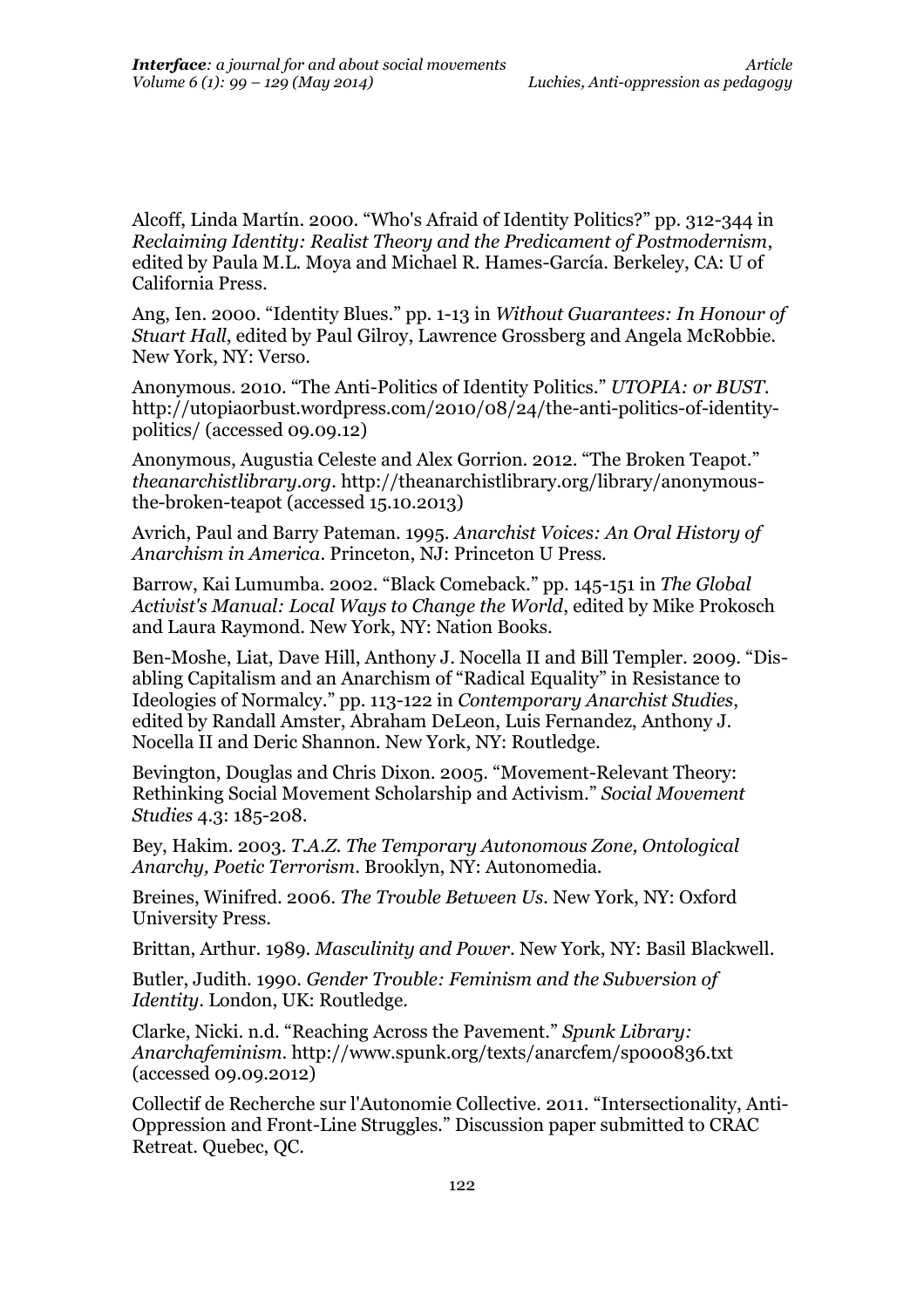Collins, Patricia Hill. 2000. *Black Feminist Thought: Knowledge, Consciousness, and the Politics of Empowerment*. New York: Routledge.

Combahee River Collective. 1977. *A Black Feminist Statement*. Pamphlet.

Connell, R. W. 2005. *Masculinities*. 2<sup>nd</sup> ed. Berkeley, CA: U of California Press.

Conway, Aiden, Tom Keefer and Sharmeen Khan. 2006. "Editorial: Upping the Anti." *Upping The Anti* 1: 7-14.

Correa, Jennifer G. 2011. "The Targeting of the East Los Angeles Brown Berets by a Racial Patriarchal Capitalist State: Merging Intersectionality and Social Movement Research." *Critical Sociology* 37.1: 83-101.

Crass, Chris. 2002a. "Beyond the Whiteness – Global Capitalism and White Supremacy." pp. 89-95 in *The Global Activist's Manual: Local Ways to Change the World*, edited by Mike Prokosch and Laura Raymond. New York, NY: Nation Books.

Crass, Chris. 2006. "But We Don't Have Leaders." *Infoshop.org*. 3 sections. http://infoshop.org/rants/crass\_leaders.html (accessed 09.09.12)

Crass, Chris. 2002b. "Tools for White Guys Who are Working for Social Change."pp. 96-7 in *The Global Activist's Manual: Local Ways to Change the World*, edited by Mike Prokosch and Laura Raymond. New York: Nation Books.

Crass, Chris. 2013. *Towards Collective Liberation*. Oakland, CA: PM Press.

Crass, Chris and Geoff. 2002. "Let's Build Liberation." *Zcommunications.org*. 7 sections. http://www.zcommunications.org/lets-build-liberation-by-chris-crass (accessed 09.09.12)

Crenshaw, Kimberle. 2003. "Mapping the Margins: Intersectionality, Identity Politics, and Violence Against Women of Colour." pp. 175-200 in *Identities*, edited by Linda Alcoff and Eduardo Mendieta. Oxford, UK: Blackwell.

Crimethinc. 2013. "Accounting For Ourselves." *Crimethinc*. http://www.crimethinc.com/blog/2013/04/17/accounting-for-ourselves/ (accessed 17.04.2013)

Croatoan. 2012. "Who is Oakland: Anti-Oppression Activism, The Politics of Safety, and State Cooptation." *Escalating Identit*y.

http://escalatingidentity.wordpress.com/2012/04/30/who-is-oakland-antioppression-politics-decolonization-and-the-state/ (accessed 05.01.2012)

Davis, Angela Y. 1983. *Women, Race & Class*. New York, NY: Vintage Books.

Day, Richard J.F. 2004. "From Hegemony to Affinity: The Political Logic of the Newest Social Movements." *Cultural Studies*. 18.5: 716-748.

Day, Richard J.F. 2005. *Gramsci is Dead: Anarchist Currents in the Newest Social Movements*. Toronto, ON: Between The Lines Press.

Dixon, Chris. 2011. "Reflections on Privilege, Reformism, and Activism: A response to sasha k's "'Activism' and 'Anarcho-Purism'." *The Anarchist Library*.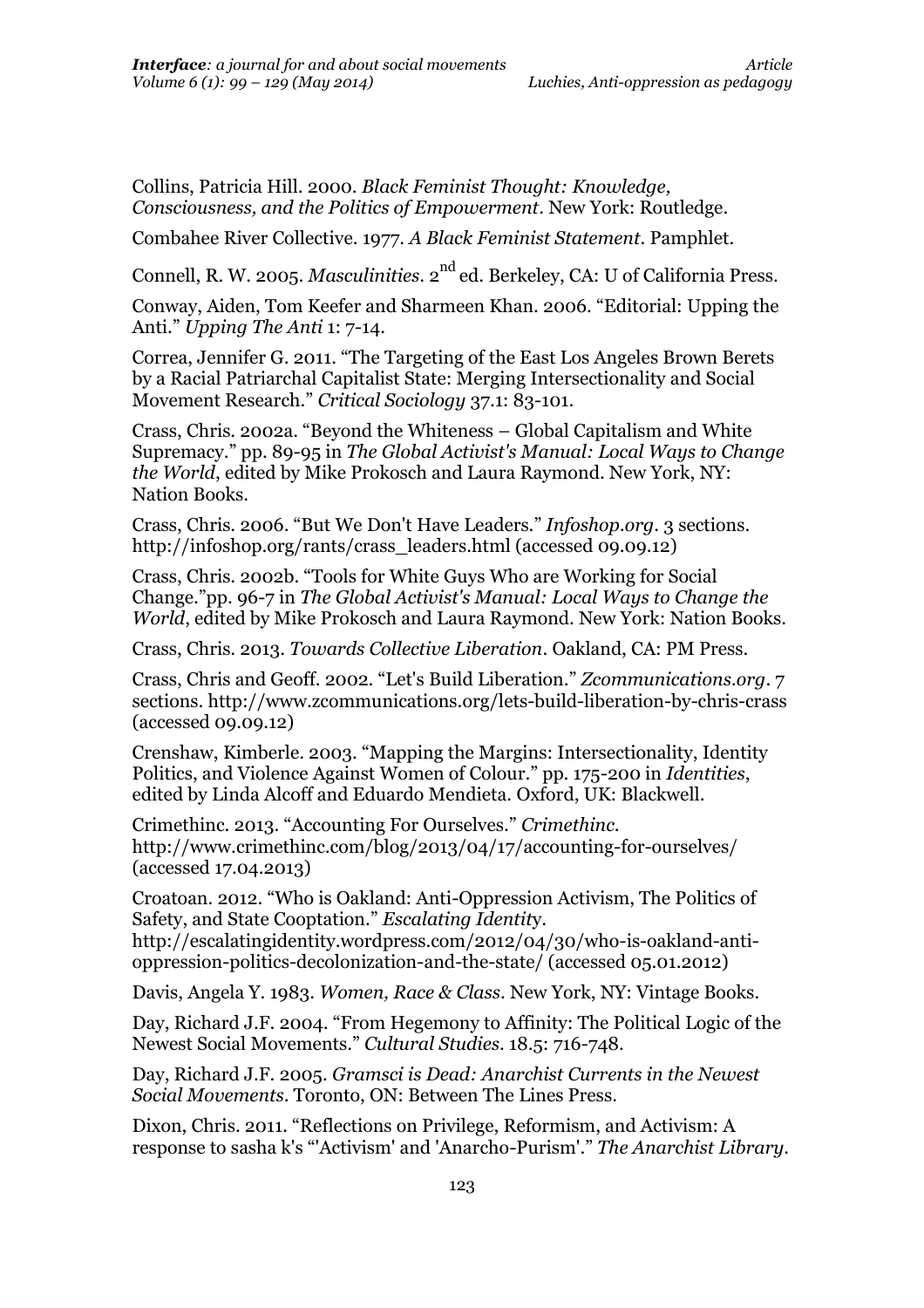http://theanarchistlibrary.org/HTML/chris-dixon-reflections-on-privilegereformism-and-activism-a-response-to-sasha-k-s-activism-an.lt.pdf (accessed 09.09.2012)

Dixon, Chris. 2013. "From Collective Refusal to Collective Liberation." pp. 1-12 in *Towards Collective Liberation*. Oakland, CA: PM Press.

Dupuis-Déri, Francis. 2010. "Anarchism and the Politics of Affinity Groups." *Anarchist Studies* 18.1: 40-61.

Ervin, Lorenzo Komboa. 2008. "Anarchism and Racism." *illvox.org*. 2 sections. http://illvox.org/2008/06/anarchism-and-racism/ (accessed 09.04.2010)

Fellows, Mary Louise and Sherene Razack. 1997. "The Race to Innocence: Confronting Hierarchical Relations among Women." *The Journal of Gender Race & Justic*e 1: 335-352.

Ferguson, Kathy E. 2011. *Emma Goldman: Political Thinking in the Street*s. Toronto, ON: Rowman & Littlefield.

Foucault, Michel. 1982. "The Subject and Power." *Critical Inquiry* 8.4: 777-795.

Foucault, Michel. 1990. *The History of Sexuality Vol 1*. New York, NY: Vintage.

Foucault, Michel. 2000. "So is it Important to Think?" pp. 454-58 in *Essential Works of Foucault, 1954-1984; Vol. 3: Power,* edited by James Faubon. New York, NY: The New Press.

Freeman, Jo. 2002. "The Tyranny of Structurelessness." pp. 54-61 in *Quiet Rumours: An Anarcha-Feminist Reader*, edited by the Dark Star Collective. San Francisco, CA: AK Press.

Friere, Paulo. 1970. *Pedagogy of the Oppresse*d. New York, NY: Continuum.

*From Act Up to the WTO: Urban Protest and Community Building in the Era of Globalization*, 2002, edited by Benjamin Shepard and Ronald Hayduk. New York, NY: Verso.

Gaarder, Emily. 2009. "Addressing Violence Against Women: Alternatives to State-Based Law and Punishment." pp. 46-56 in *Contemporary Anarchist Studies*, edited by Randall Amster, Abraham DeLeon, Luis Fernandez, Anthony J. Nocella II and Deric Shannon. New York, NY: Routledge.

G.C. and O.V. n.d. *The Question of Organization: A Recent Analysis*. Portland, OR: Venemous Butterfly. Pamphlet.

Gelderloos, Peter. 2006. *Consensus: A New Handbook for Grassroots Social, Political, and Environmental Groups*. Tucson, AZ: See Sharp Press.

Gelderloos, Peter. 2010. "Lines in the Sand." *The Anarchist Library*. http://anarchistnews.org/?q=node/12215 (accessed 09.09.2012)

generationFIVE. 2007. *Toward Transformative Justice: A Liberatory Approach to Child Sexual Abuse and other forms of Intimate and Community Violence*.

http://www.generationfive.org/downloads/G5\_Toward\_Transformative\_Justic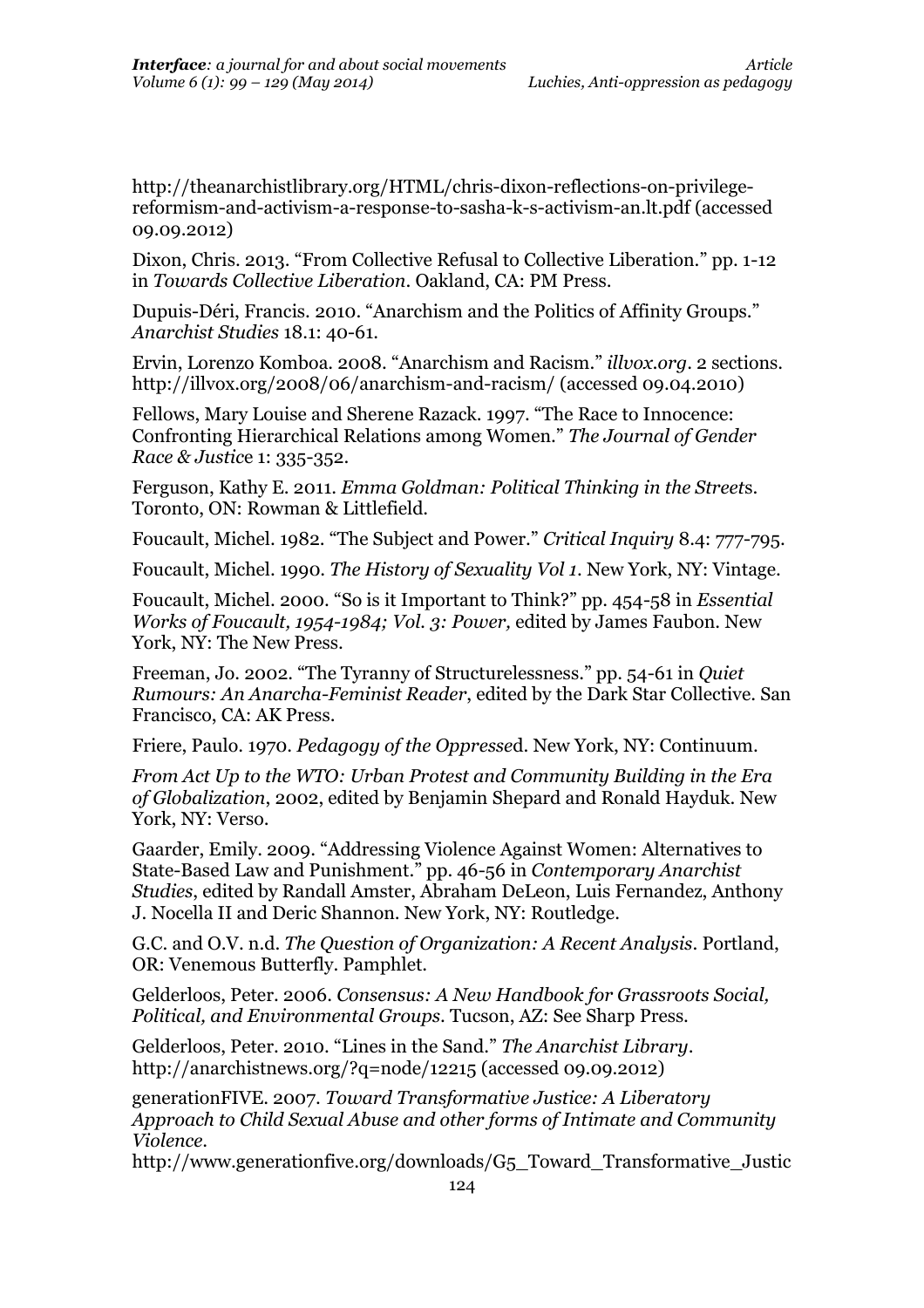e.pdf (accessed 09.04.2011)

Gordon, Uri. 2008. *Anarchy Alive: Anti-Authoritarian Politics from Practice to Theory*. Ann Arbor, MI: Pluto.

Graeber, David. 2009. *Direct Action: An Ethnography*. Oakland, CA: AK Press.

Graeber, David. 2004. *Fragments of an Anarchist Anthropology*. Chicago, Ill: Prickly Paradigm.

Graeber, David. 2002. "The New Anarchists." *New Left Review* 13: 61-73.

Hardt, Michael and Antonio Negri. 2004. *Multitude: War and Democracy in the Age of Empire*. New York, NY: Penguin.

Hewitt-White, Caitlyn. 2001. "Direct Action against Poverty: Feminist Reflections on the Ontario Coalition Against Poverty Demonstration, June 2000." *Canadian Woman Studies* 20.3: 186-90.

Highleyman, Liz. 2002. "Radical Queers or Queer Radicals?: Queer Activism and the Global Justice Movement." pp. 106-121 in *From Act Up to the WTO: Urban Protest and Community Building in the Era of Globalization,* edited by Benjamin Shepard and Ronald Hayduk. New York, NY: Verso.

Holloway, John. 2002. *Change the World Without Taking Power: The Meaning of Revolution Today*. Ann Arbor, MI: Pluto.

hooks, bell. 1990. "Choosing the Margin as a Space of Radical Openness." pp. 145-153 in *Yearning: Race, Gender, and Cultural Politics*. Boston, MA: South End Press.

hooks, bell. 2000. *Feminist Theory: From Margin to Center*. London: Pluto.

INCITE! Women of Color Against Violence. 2005. "Gender Oppression, Abuse, Violence: Community Accountability Within The People of Color Progressive Movement." *INCITE!* http://www.incite-national.org/media/docs/2406\_cmtyacc-poc.pdf (accessed 09.09.2012)

Jarach, Lawrence. 2004. "Essentialism and the Problem of Identity Politics." *The Anarchist Library*. http://theanarchistlibrary.org/library/lawrence-jarachessentialism-and-the-problem-of-identity-politics (accessed 09.09.12)

Jeppesen, Sandra. 2010a. "DIY Zines and Direct-Action Activism in Canada." Paper presented at the annual meeting of the International Communication Association. Singapore.

http://www.allacademic.com/meta/p404373\_index.html (accessed 09.09.2012)

Jeppesen, Sandra. 2010b. "Queer Anarchist Autonomous Zones and Publics: Direct Action Vomiting against Homonormative Consumerism." *Sexualities* 13.4: 463-478.

Jones, Catherine. n.d. "The Work is not the Workshop: Talking and Doing, Visibility and Accountability in the White Anti-Racist Community." *Colours of Resistance Archive*. http://www.coloursofresistance.org/345/the-work-is-not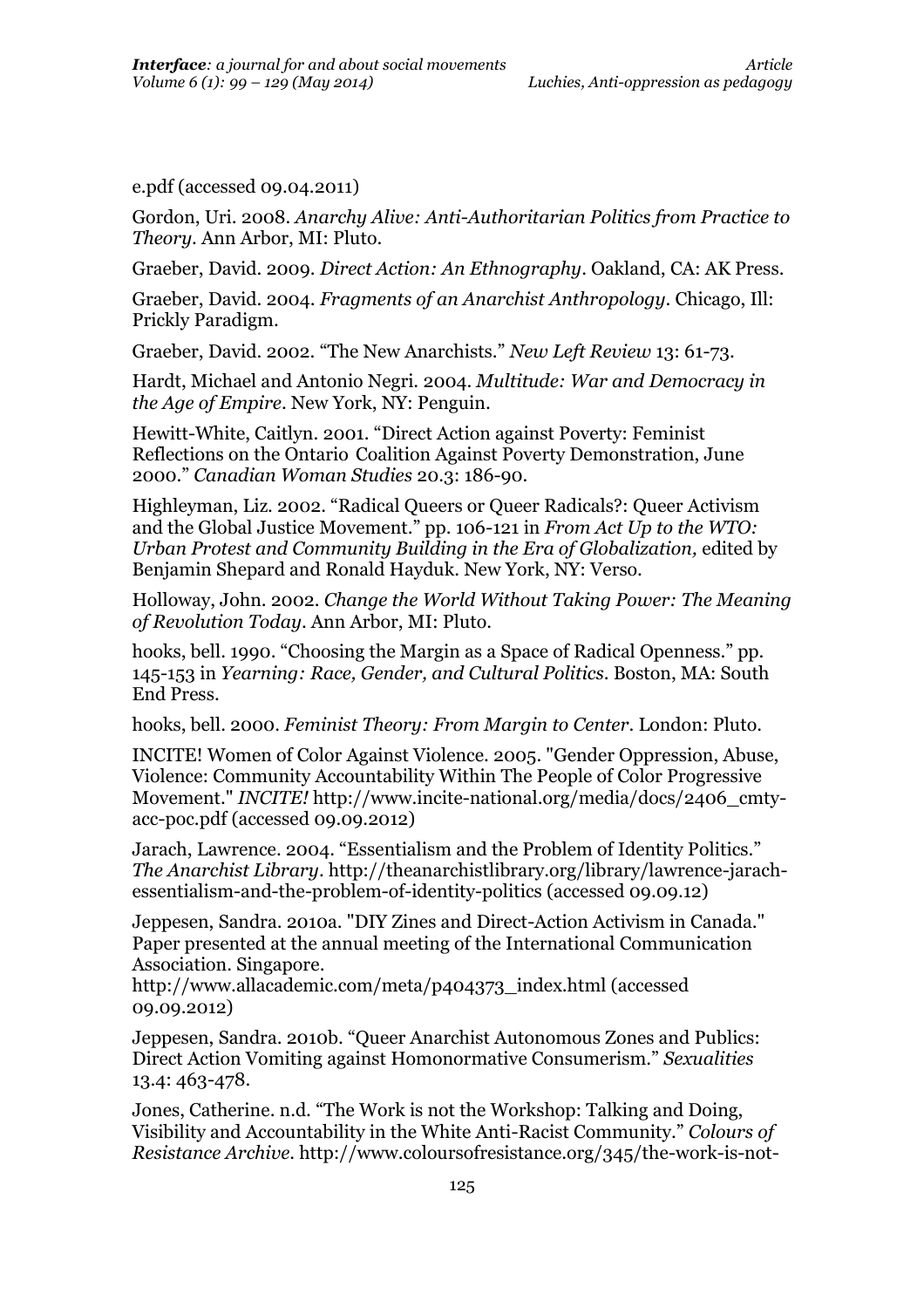the-workshop-talking-and-doing-visibility-and-accountability-in-the-whiteanti-racist-community/ (accessed 09.09.2012)

Juris, Jeffrey S. 2008. "Performing Politics: Image, Embodiment, and Affective Solidarity During Anti-Corporate Globalization Protests." *Ethnography* 9.1: 61- 97.

Juris, Jeffrey S. 2005. "The New Digital Media and Activist Networking within Anti-Corporate Globalization Movements." *Annals of the American Academy of Political and Social Science*. 597.1: 189-208.

Khan, Sharmeen, Kirat Kaur, Junie Désil and Gary Kinsman. 2006. "Roundtable on Anti-Oppression Politics in Anti-Capitalist Movements." *Upping The Anti* 1: 79-91.

Knoch, Tom. n.d. *Organizing Communities: Building Anarchist Grassroots Movements*. Pamphlet.

LA COiL. n.d. *So That We May Soar: Horizontalism, Intersectionality, and Prefigurative Politics*. Pamphlet.

Levine, Cathy. 2002. "The Tyranny of Tyranny." pp. 63-66 in *Quiet Rumours: An Anarcha-Feminist Reader*, edited by the Dark Star Collective. San Francisco, CA: AK Press.

Maeckelbergh, Marianne. 2011. "Doing is Believing: Prefiguration as Strategic Practice in the Alterglobalization Movement." *Social Movement Studies* 10.1: 1- 20.

Martinez, Elizabeth. 2002. "Where Was the Color in Seattle?" pp. 80-85 in *The Global Activist's Manual: Local Ways to Change the World*, edited by Mike Prokosch and Laura Raymond. New York, NY: Nation Books.

May, Todd. 1994. *The Political Theory of Post-Structuralist Anarchism*. Philadelphia, PA: U of Pennsylvania Press.

Millar, Malcolm. 2008. "'Anti-Oppressiveness': Critical Comments on a Discourse and its Context." *British Journal of Social Work* 38: 362-375.

Miriam & Ali. n.d. "Listen Anarchist!: Sexism in the Movement." *Sallydarity*. 7 sections. http://www.anarcha.org/sallydarity/listenanarchistsexism.html (accessed 09.04.2011)

Morgensen, Scott Lauria. 2011. *Spaces Between Us: Queer Settler Colonialism and Indigenous Decolonization*. Minneapolis, MN: U of Minnesota Press.

Mouffe, Chantal and Ernesto Laclau. 2001. *Hegemony and Socialist Strategy: Towards a Radical Democratic Politics*. London, UK: Verso.

Moynihan, Denis. 2002. "Using Direct Action Effectively." pp. 161-169 in *The Global Activist's Manual: Local Ways to Change the World*, edited by Mike Prokosch and Laura Raymond. New York, NY: Nation.

Newman, Saul. 2001. *From Bakunin to Lacan: Anti-Authoritarianism and the Dislocation of Power*. Lanham, MD: Lexington.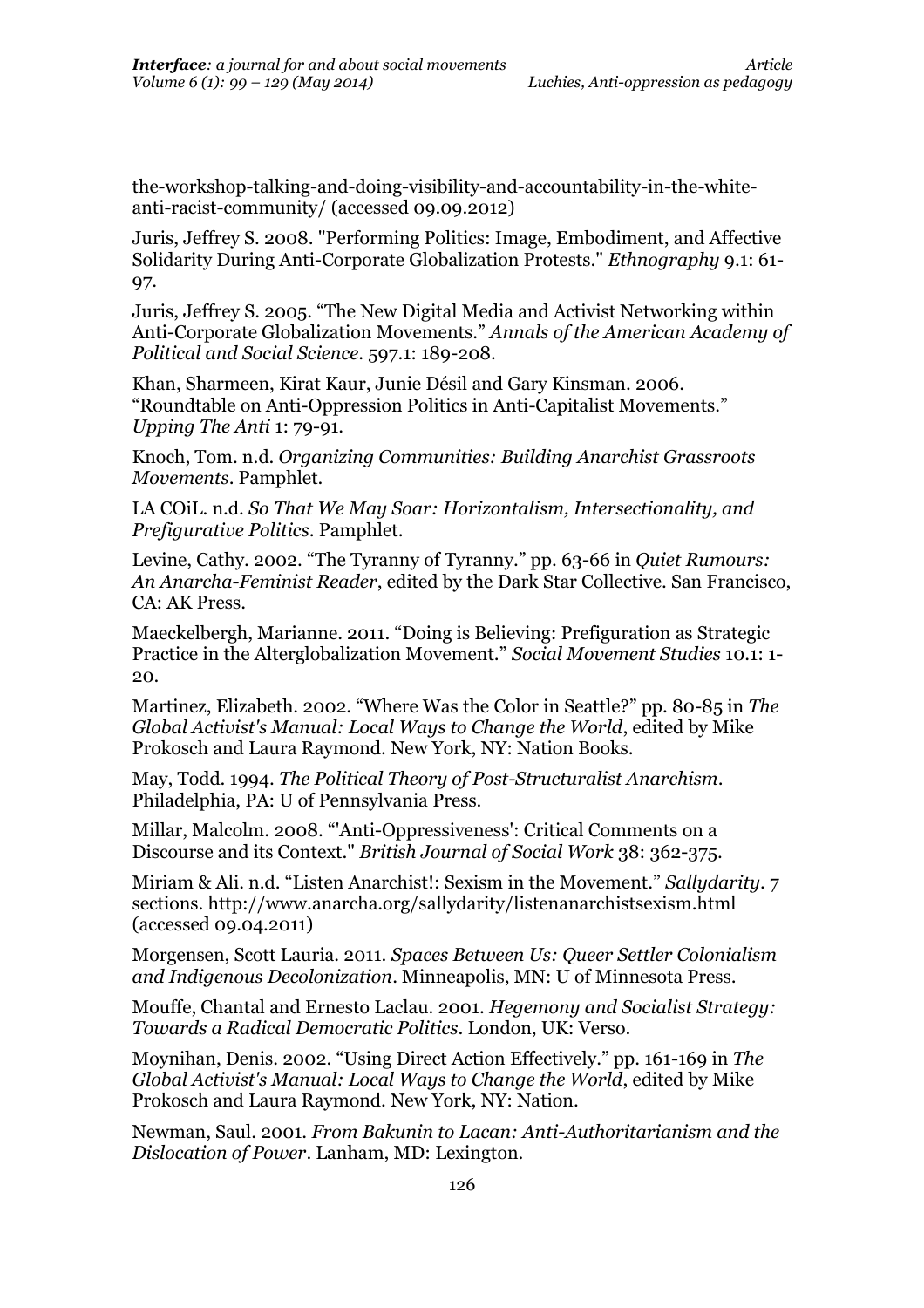Nomous, Otto. 2007. "Race, Anarchy and Punk Rock: The Impact of Cultural Boundaries Within the Anarchist Movement." *illvox.org*.

http://illvox.org/2007/06/race-anarchy-and-punk-rock-the-impact-ofcultural-boundaries-within-the-anarchist-movement/ (accessed 09.04.2011)

Nopper, Tamara K. 2005. "Activist Scenes are No Safe Space for Women: On the Abuse of Activist Women by Activist Men." *Infoshop.org*. http://news.infoshop.org/article.php?story=20050205095954836 (accessed 09.04.2011)

Notes From Nowhere. 2003. *We Are Everywhere.* New York, NY: Verso.

O'Brien, Michelle. 2003. "Gender Skirmishes on the Edges: notes on gender identity, self-determination, anti-colonial struggle." *anarchalibrary*. http://anarchalibrary.blogspot.ca/2010/09/gender-skirmishes-on-edges-noteson.html (accessed 09.04.2011)

O'Brien, Michelle. n.d. "Whose Ally? Thinking Critically about Anti-Oppression Ally Organizing." *Colours of Resistance Archive*. 2 parts. http://www.coloursofresistance.org/370/whose-ally-thinking-critically-aboutanti-oppression-ally-organizing-part-1/ (accessed 09.09.2012)

Olson, Joel. 2009. "The Problem with Infoshops and Insurrection: US Anarchism, Movement Building, and the Racial Order." pp. 25-45 in *Contemporary Anarchist Studies*, edited by Randall Amster, Abraham DeLeon, Luis Fernandez, Anthony J. Nocella II and Deric Shannon. New York, NY: Routledge.

Ostrander, Susan A. 1999. "Gender and Race in a Pro-Feminist, Progressive, Mixed-Gender Organization." *Gender and Society* 13.5: 628-642.

Piven, Francis Fox and Richard A. Cloward. 1979. *Poor People's Movements: Why They Succeed, How They Fail*. New York, NY: Vintage Books.

Poster, Winifred R. 1995. "The Challenges and Promises of Class and Racial Diversity in the Women's Movement: A Study of Two Women's Organizations." *Gender and Society* 9.6: 659-679.

Principle, Peter. 1998. "Anarchism, Heterosexism and Secular Religions." *Zpub*. 8 sections. http://www.zpub.com/notes/an1.html (accessed 09.04.2011)

Ruby, Flick. n.d. "Anarcha-Feminism." *Spunk Library: Anarchafeminism*. http://spunk.org/texts/anarcfem/sp001066.txt (accessed 09.04.2011)

Ruby, Flick. n.d. "Anger Love Rave." *Spunk Library: Anarchafeminism*. http://spunk.org/texts/anarcfem/sp001065.txt (accessed 09.04.2011)

Russell, Marta. n.d. "The Social Movement Left Out." *School of the Americas Watch.* http://soaw.org/print\_article.php?id=828 (accessed 09.04.2011)

Schantz, Jeff. 2006. Constructive Anarchy: Contemporary Anarchism in Action. San Francisco, CA: Free Press.

Shannon, Deric and J. Rogue. n.d. *Refusing to Wait: Anarchism and*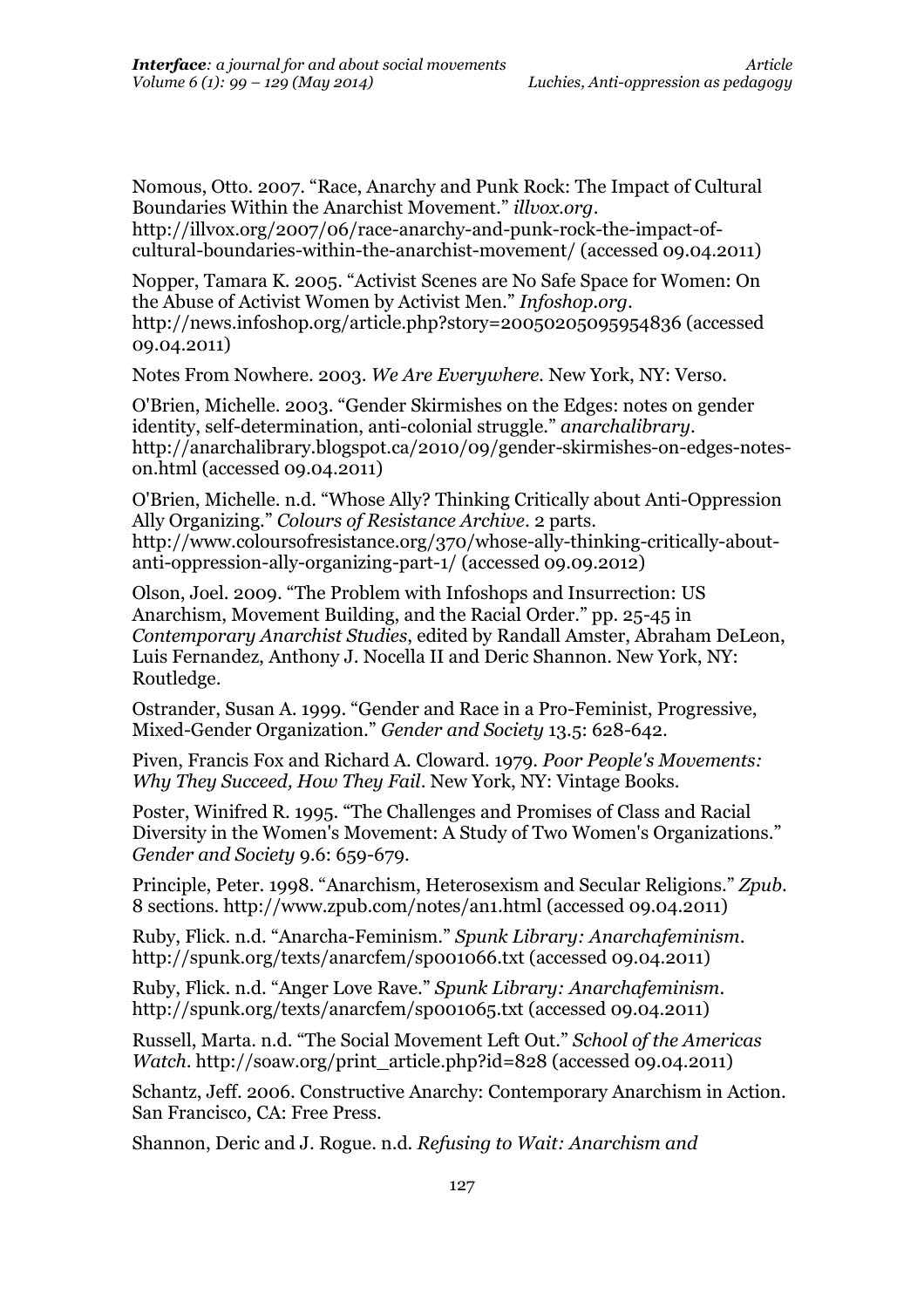*Intersectionality*. Fordsburg, ZA: Zabalaza Books.

Shepard, Benjamin. 2010. "Bridging the Divide Between Queer Theory and Anarchism." *Sexualities* 13.4: 511-527.

Smith, Andrea. 2005. *Conquest: Sexual Violence and American Indian Genocide*. Cambridge, MA: South End Press.

Smith, Andrea. 2006. "Heteropatriarchy and the Three Pillars of White Supremacy." pp. 66-73 in *The Colour of Violence: The INCITE! Anthology*, edited by INCITE! Cambridge, MA: South End Press.

Smith, Andrea. 2013. "Unsettling the Privilege of Self-Reflexivity." pp. 263-280 in *Geographies of Privilege*, edited by Frances Winddance Twine and Bradley Gardener. New York, NY: Routledge.

Social Detox Issue #1. 2008. *Social Detox*. http://socialdetox.files.wordpress.com/2007/11/socialdetox-\_1.pdf (accessed 09.09.2012)

Srivastava, Sarita and Margot Francis. 2006. "The Problem of Authentic Experience and Storytelling in Anti-Racist and Anti-Homophobic Education." *Critical Sociology* 32.2-3: 275-307.

Srivastava, Sarita. 2006. "Tears, Fears and Careers: Anti-Racism, Emotion and Social Movement Organizations." *Canadian Journal of Sociology* 31.1: 55- 90.

Starr, Amory. 2004. "How can Anti-Imperialism not be Anti-Racist? The North American Anti-Globalization Movement." *Journal of World Systems Research* X.I: 119-151.

St. John, Graham. 2008. "Protestival: Global Days of Action and Carnivalized Politics in the Present." *Social Movement Studies* 7.2: 167-190.

"The Revolution Starts at Home: Confronting Partner Abuse in Radical Communities." 2008. *INCITE!* http://www.incitenational.org/media/docs/0985\_revolution-starts-at-home.pdf (accessed 09.09.2012)

Thomas. n.d. *Anarchist Accountability*. Fordsburg, ZA: Zabalaza Books.

Thompson, AK. 2010. *Black Bloc, White Riot: Anti-Globalization and the Genealogy of Dissent*. Oakland, CA: AK Press.

Threat, Alphabet. n.d. "What it is to be a Girl in an Anarchist Boys Club." *Spunk Library: Anarchafeminism*.

http://www.spunk.org/texts/anarcfem/sp000168.html (accessed 09.04.2011)

Tov, Molly. n.d. "A Message to "Anarchist" Men, And Then Some." *Spunk Library: Anarchafeminism*.

http://www.spunk.org/texts/anarcfem/sp000060.html (accessed 09.04.2011)

Unsettling Minnesota. 2009. "Unsettling Ourselves: Reflections and Resources for Deconstructing Colonial Mentality." *Unsettling Minnesota*. http://unsettlingminnesota.org/ (accessed 09.09.2012)